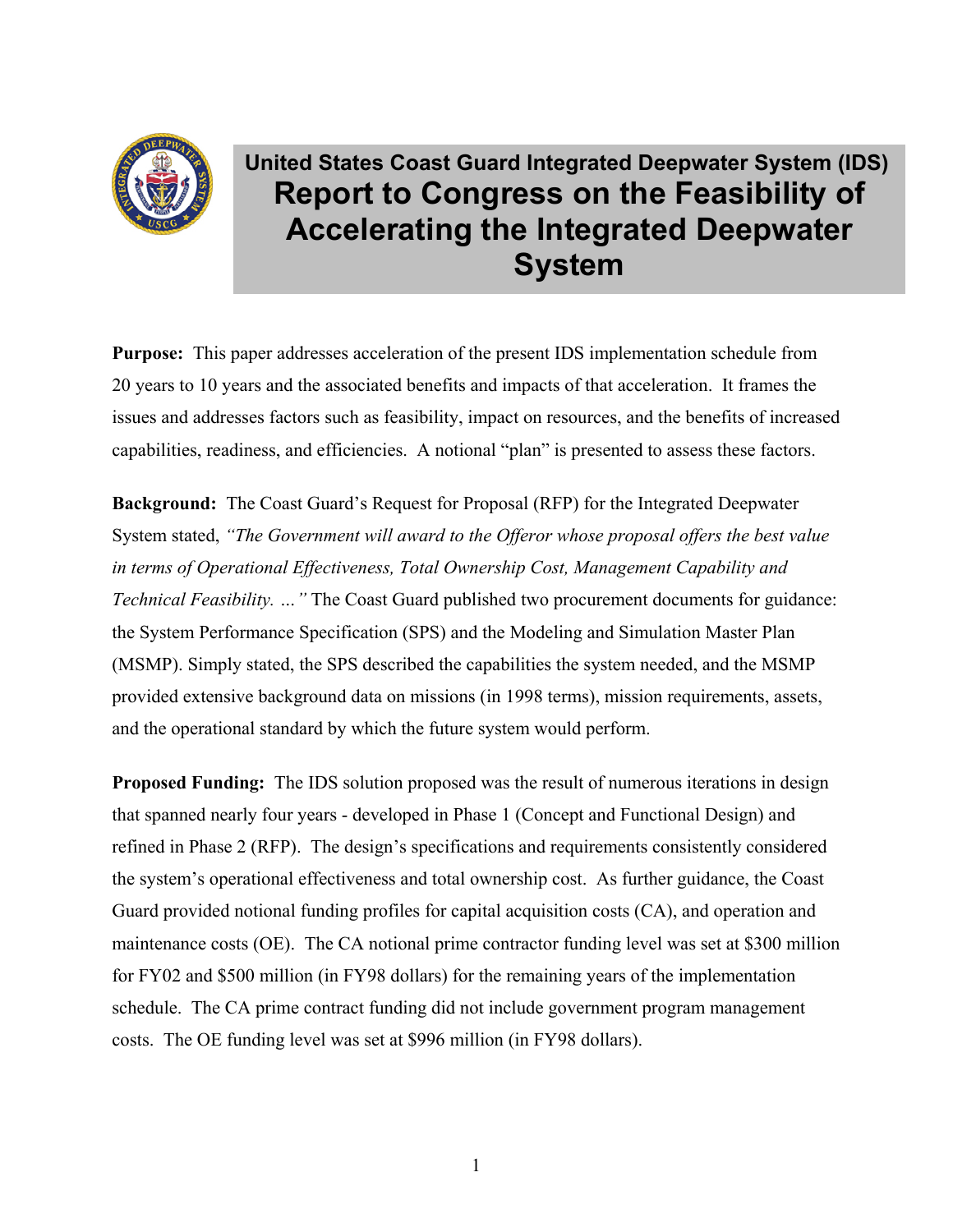Figure 1 (Table of CA and OE Funding Requirements) represents the present funding levels needed to execute the system's integrator, Integrated Coast Guard System (ICGS), implementation plan in 20 years. These figures represent funds in "then-year" dollars needed for the prime contractor and government program management.

**Funding Received or Expected:** The fiscal year 2002 appropriations provided \$320 million for the IDS project of which \$30 million funded Government program management. The President's fiscal year 2003 and 2004 budget requests each provide \$500 million for IDS with \$30 million and \$34 million respectively planned for Government program management.

Based on a funding profile of \$500 million annually in "then-year dollars" vice \$500 million FY98 dollars adjusted for inflation, the full implementation of the IDS is 27 years*.* A longer implementation schedule dictates legacy assets remain in operation an extended period and well beyond most of their programmed service life. Maintenance and support data indicates that costs to operate, maintain and support legacy surface and air platforms continue to escalate. Some legacy assets, such as the HH-60J medium range search helicopter and 270-foot Medium Endurance cutter, will require major service life extension projects (SLEPs) in an extended implementation scenario. The potential exist that more capital improvement funding will be needed to sustain legacy assets and less funding will be available for new assets.

**Discussion:** Following the terrorist attacks of September 11, 2001, both the Bush administration and Congress identified homeland security as a top priority. The effective capability and presence of the Integrated Deepwater System supports and benefits not just nonhomeland security missions (e.g., Search and Rescue, Marine Environmental Protection, and others) but also a wide range of missions associated with Homeland Security, including Alien Migrant and Drug Interdiction. The various, multi-mission assets that comprise the Integrated Deepwater System will allow the Coast Guard to push America's borders out with a layered defense critical to Maritime Domain Awareness, a key element of Homeland Security. This concept of operations provides multiple opportunities in multiple geographic layers – to detect and interdict terrorist activity as far at sea as possible to the ports, coastal approaches and the Marine Transportation System (MTS).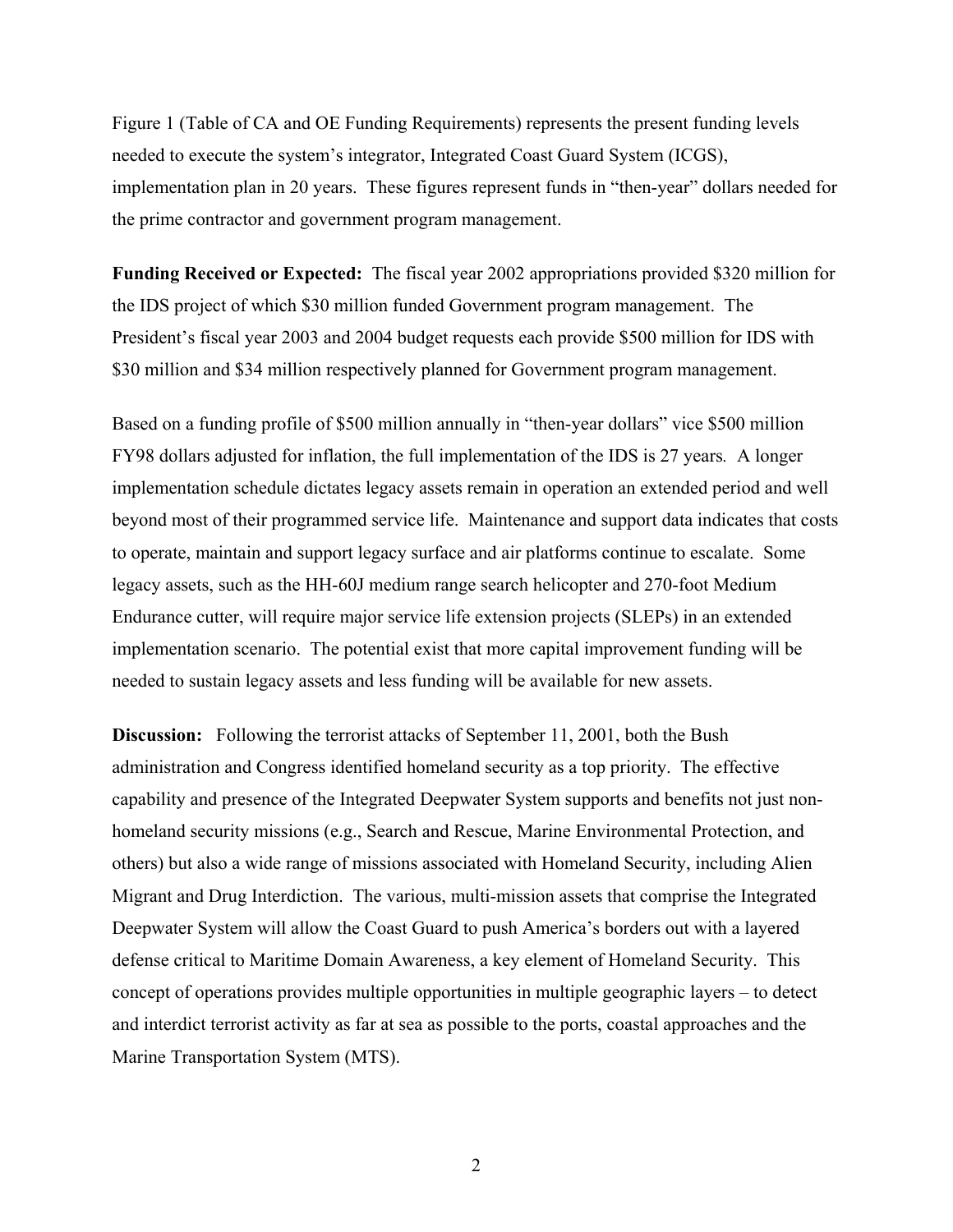**Assumptions:** In assessing the benefits, resource implications, and impacts associated with accelerating Deepwater, the following assumptions and conditions were established:

- $\triangleright$  Full implementation of the present IDS system (exclusive of new requirements) would be achieved in 10 years.
- $\triangleright$  The production schedule is achievable and realistic.
- $\triangleright$  The procurement of the accelerated system begins in FY02 and ends in FY11, while the delivery of assets extends to FY13.
- $\triangleright$  Workforce and facility upgrades were adjusted to maintain operational effectiveness.

# *A. FEASIBILITY OF ACCELERATING THE RATE OF PROCUREMENT IN THE COAST GUARD'S INTEGRATED DEEPWATER SYSTEM FROM 20 YEARS TO 10 YEARS*

In determining the feasibility of accelerating the Integrated Deepwater System, two issues must be addressed – ability for the contractor and the government to support an accelerated implementation schedule, and the reasonableness of accelerating IDS.

#### **1. Are the government and the contractor capable of acceleration?**

The 10-year acceleration plan proposes concurrent design and construction of the three cutter classes - National Security Cutters (NSCs), Offshore Patrol Cutters (OPCs), and Fast Response Cutters (FRCs) - using multiple shipyards. Integrated Coast Guard Systems (ICGS), a joint venture between Lockheed Martin and Northrop Grumman Ship Systems, has teamed with various subcontractors, including Halter–Bollinger, the contractor that produced the 110-foot Island Class cutters and is constructing the 87-foot Coastal Patrol boats. ICGS has reviewed the industrial shipbuilding capacity inherent in Northrop Grumman and Halter-Bollinger and has determined there is sufficient capacity to simultaneously design and construct these three cutter classes.

The aviation assets - Vertical Unmanned Aerial Vehicle (VUAV), Maritime Patrol Aircraft (MPA), Vertical Take-off and Landing Recovery and Surveillance Aircraft helicopter (VRS), and Multi-Mission Cutter Helicopter (MCH) – will be designed and manufactured by a variety of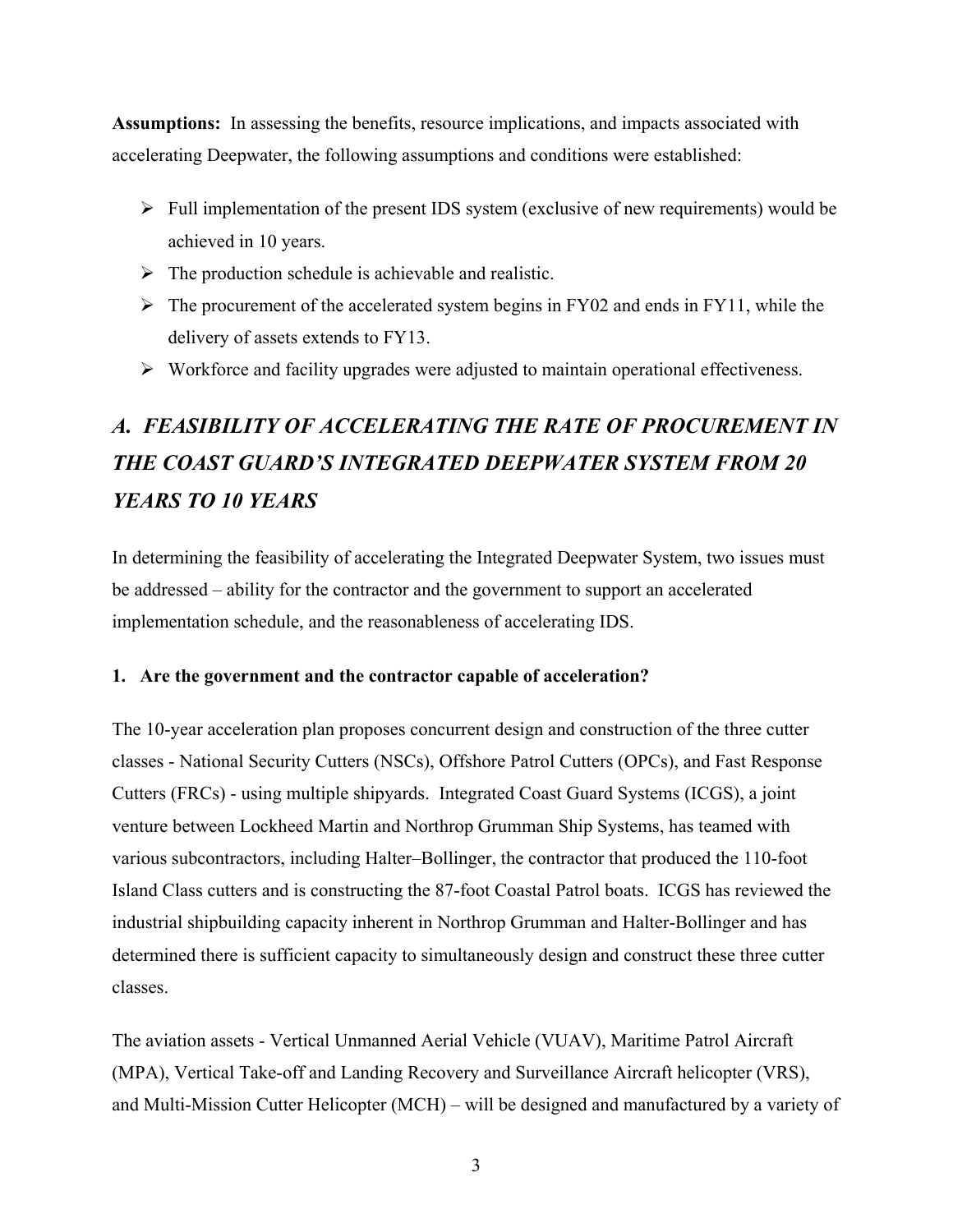subcontractors, with no single contractor responsible for production of more than one asset. ICGS has proposed Bell Helicopter Textron to manufacture the VUAV, EADS CASA for the MPA, Bell-Augusta Aerospace to produce the VRS, and EADS Euro copter to upgrade the current HH-65A to the MCH.

As such, ICGS and the Coast Guard are confident that the industrial base has the capacity to implement this acceleration plan.

The next issue is determining the Coast Guard's ability to support the acceleration of the IDS. The greatest impact to the Coast Guard in accelerating IDS will be in workforce management (including training and training support) and facilities. Each of these issues and acceptable solutions are addressed in later sections of this report.

**2. Is it reasonable and suitable to accelerate IDS?** 

### **Deepwater is a key contributor to Maritime Homeland Security (MHLS)**

Accelerating the IDS provides the Coast Guard the means to make Homeland Security improvements sooner. The IDS was formulated using a C4ISR network centric "common operational picture" that is key to Maritime Domain Awareness (MDA). Maximizing operational effectiveness, a pillar of this project since inception and well before September 11th, offers great value and is essential to the performance of homeland security missions. IDS will replace and modernize the Coast Guard's aging and obsolete fleet and support systems into a more capable and network-central system, necessary for MHLS.

The Coast Guard's MHLS Strategy is built on the main pillars of preventing terrorist attacks, reducing U.S. vulnerabilities to attack, protecting maritime borders, ports, and coastal approaches, protecting the U. S. Marine Transportation System (MTS), and recovering from those attacks should they occur. This strategy, supported with much-needed resources, will provide critical security improvements across the full spectrum of potential threats to the maritime domain. Executing this mission is crucial since more than 95 percent of all overseas products and materials, by volume, enter or leave the country through the nation's ports and waterways.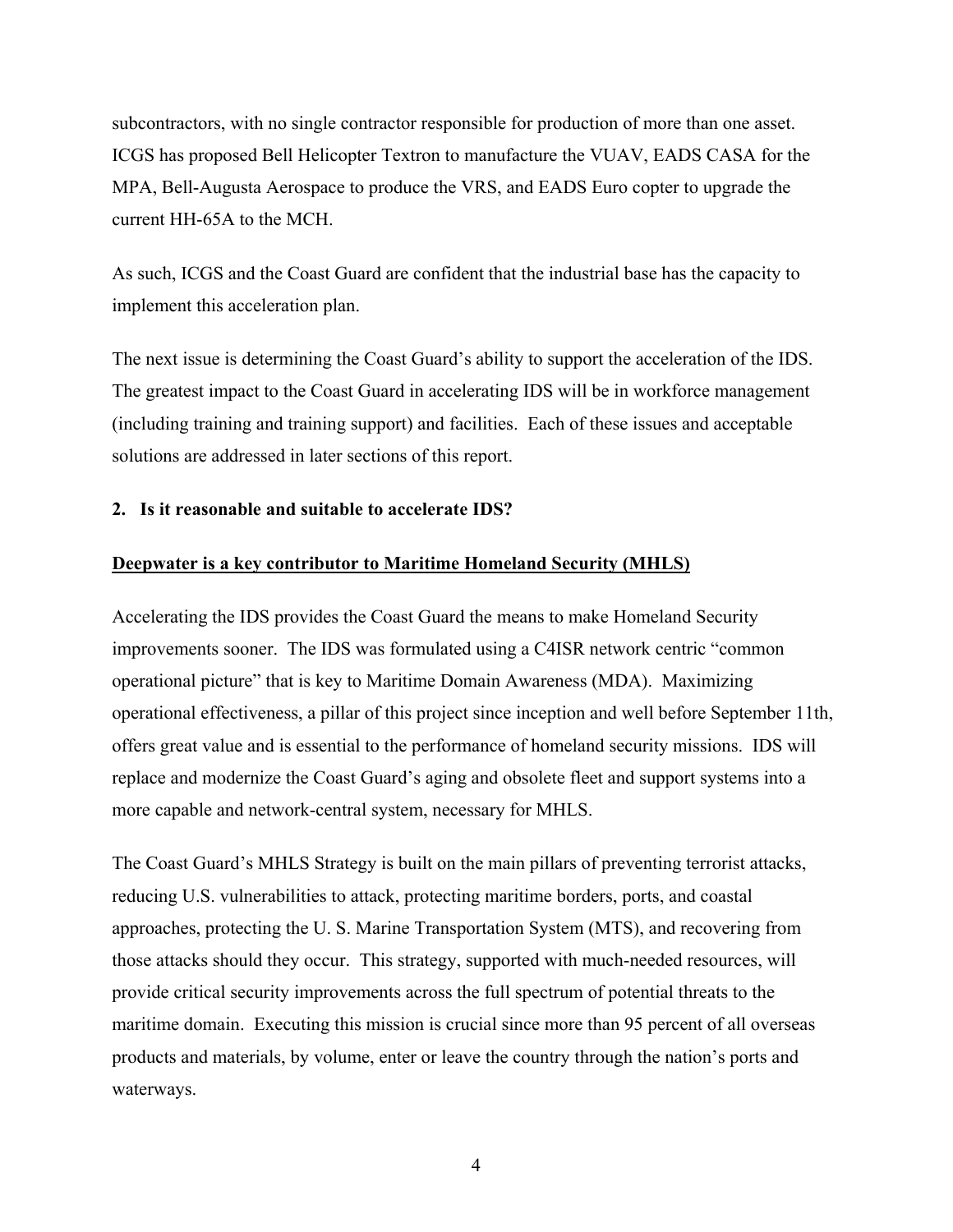# **Deepwater's platforms and systems are needed now to support Maritime Homeland Security and sustain non-homeland security Coast Guard missions**

Terrorist threats to America's homeland are significantly more complex and challenging than at any other time in our history. IDS is urgently needed to transform Coast Guard operational capabilities and performance vital to homeland security while safeguarding its multiple other missions. IDS will modernize patrol boats, aircraft, helicopters, multi-mission cutters, and the C4ISR systems that link them to federal, state, local and interagency activities, and form a formable-layered defense for MHLS.

The growing demand for Coast Guard MHLS operations will continue into the foreseeable future—leading to a "new normalcy" of increased operations requirements. During FY 2000, the Coast Guard recorded 35,350 law-enforcement boardings. This number climbed to 37,162 during FY 2002. The *Maritime Transportation Security Act of 2002* increases focus in 361 ports and the MTS—granting new authority and extending Coast Guard jurisdiction over foreign-flag ships from 3 to 12 miles. Most of the responsibility for meeting these increased maritime security requirements will fall to the Coast Guard. Deepwater assets are crucial for national defense and homeland security, pushing borders as far out to sea as possible, while directly supporting coastal zone and port and harbor security missions with sophisticated command and control capabilities and increased presence.

While today there is a justifiable emphasis on Maritime Homeland Security, the Coast Guard will need to continue to support other mission areas such as search and rescue, marine environmental protection, and others. Acceleration of IDS provides additional capability and capacity, in terms of extra mission hours, reliability and presence to directly support these demands.

## *B. INCLUDE AN ESTIMATE OF ADDITIONAL RESOURCES REQUIRED*

Total Ownership Cost (TOC) comparisons were made using ICGS's TOC model to compare the accelerated 10-year plan with the present 20-years implementation plan. Prime contract and government program management are included in these figures. The implementation plans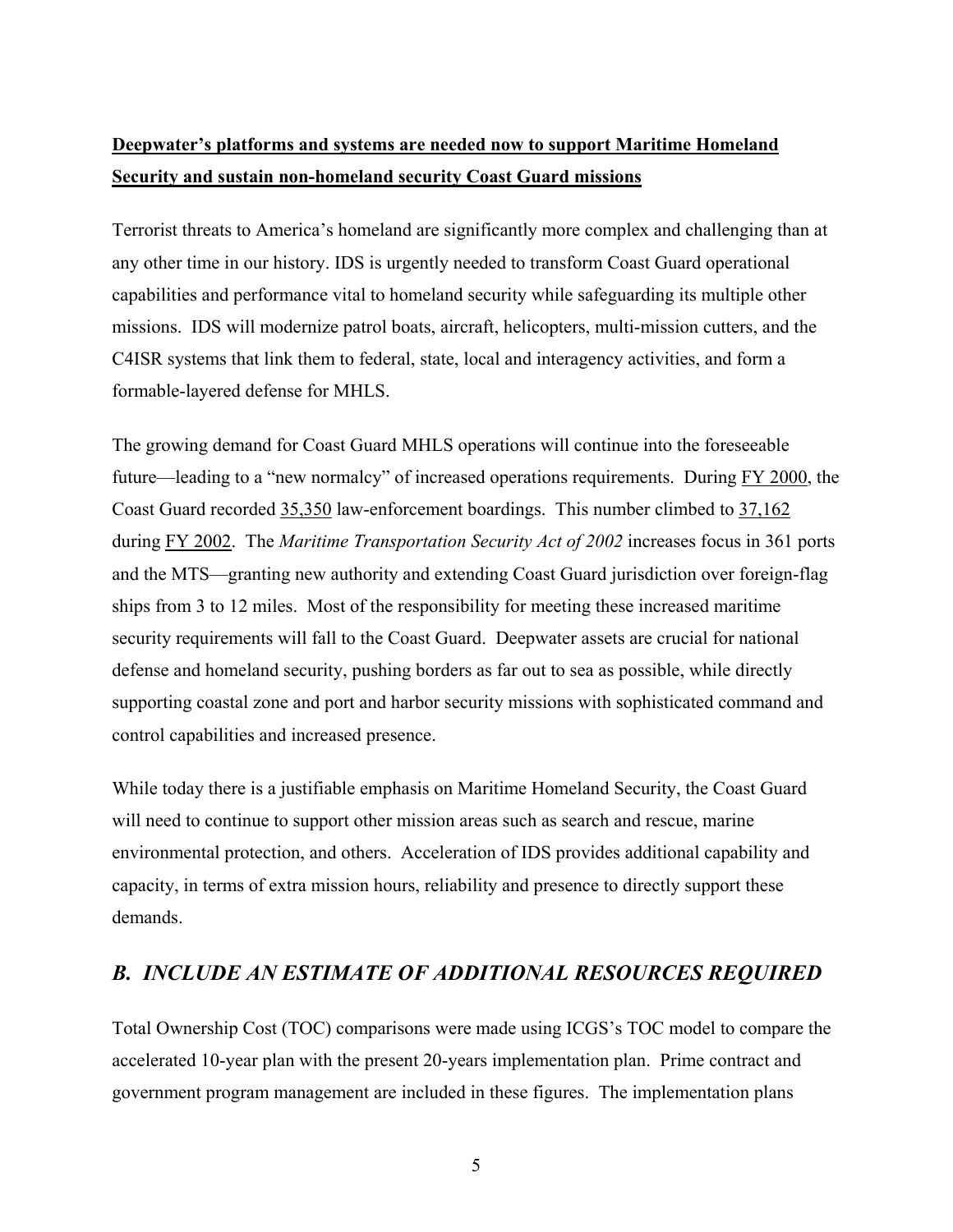displayed in Figures 1 and 2 (Table of CA and OE Funding Requirements) reflect "then-year dollars" and apply a 2.6% inflation rate. These figures do not assume potential savings due to economies of scale, nor do they reflect costs associated with CA personnel.

A total CA savings of approximately \$4 billion (then-year dollars) is realized under the 10-year acceleration plan over the "build-out" of the system based on this comparison. These savings are achieved through CA funding that exceeds \$1 billion yearly from FY05 to FY10, but is significantly less than the original 20-Year Plan between the years 2010 and 2022. OE costs to support and sustain IDS remain nearly constant throughout the period in both scenarios.

| Implementation Plan Options, Expressed in Then Year (Budget) Dollars |            |          |            |          |  |  |  |  |  |  |
|----------------------------------------------------------------------|------------|----------|------------|----------|--|--|--|--|--|--|
|                                                                      |            | CA       | ОE         |          |  |  |  |  |  |  |
| <b>Fiscal Year</b>                                                   | 20.5 Years | 10 Years | 20.5 Years | 10 Years |  |  |  |  |  |  |
|                                                                      |            |          |            |          |  |  |  |  |  |  |
| FY02                                                                 | 320        | 320      | 1,166      | 1,173    |  |  |  |  |  |  |
| FY03                                                                 | 478        | 478      | 1,195      | 1,209    |  |  |  |  |  |  |
| FY04                                                                 | 500        | 500      | 1,253      | 1,270    |  |  |  |  |  |  |
| FY05                                                                 | 871        | 1,892    | 1,283      | 1,299    |  |  |  |  |  |  |
| FY06                                                                 | 888        | 1,663    | 1,308      | 1,326    |  |  |  |  |  |  |
| FY07                                                                 | 608        | 1,506    | 1,300      | 1,351    |  |  |  |  |  |  |
| FY08                                                                 | 762        | 1,472    | 1,379      | 1,384    |  |  |  |  |  |  |
| FY09                                                                 | 768        | 1,428    | 1,431      | 1,424    |  |  |  |  |  |  |
| <b>FY10</b>                                                          | 779        | 1,226    | 1,528      | 1,465    |  |  |  |  |  |  |
| <b>FY11</b>                                                          | 790        | 988      | 1,519      | 1,541    |  |  |  |  |  |  |
| FY12                                                                 | 787        | 122      | 1,545      | 1,611    |  |  |  |  |  |  |
| FY13                                                                 | 855        | 165      | 1.721      | 1,718    |  |  |  |  |  |  |
| FY14                                                                 | 845        | 180      | 1,776      | 1,803    |  |  |  |  |  |  |
| FY15                                                                 | 908        | 202      | 1,825      | 1,896    |  |  |  |  |  |  |
| <b>FY16</b>                                                          | 897        | 188      | 1,871      | 1,944    |  |  |  |  |  |  |
| <b>FY17</b>                                                          | 919        | 214      | 1,971      | 2,027    |  |  |  |  |  |  |
| <b>FY18</b>                                                          | 1,001      | 271      | 2,052      | 2,097    |  |  |  |  |  |  |
| <b>FY19</b>                                                          | 1,016      | 343      | 2,119      | 2,163    |  |  |  |  |  |  |
| <b>FY20</b>                                                          | 1,029      | 326      | 2,199      | 2,229    |  |  |  |  |  |  |
| <b>FY21</b>                                                          | 1,001      | 324      | 2,294      | 2,318    |  |  |  |  |  |  |
| <b>FY22</b>                                                          | 308        | 314      | 2,383      | 2,389    |  |  |  |  |  |  |
| FY23                                                                 | 251        | 268      | 2,473      | 2,481    |  |  |  |  |  |  |
| <b>FY24</b>                                                          | 253        | 260      | 2,562      | 2,560    |  |  |  |  |  |  |
| <b>FY25</b>                                                          | 278        | 285      | 2,648      | 2,658    |  |  |  |  |  |  |
| <b>FY26</b>                                                          | 259        | 366      | 2,750      | 2,753    |  |  |  |  |  |  |
| FY27                                                                 | 262        | 269      | 2,838      | 2,845    |  |  |  |  |  |  |
| <b>FY28</b>                                                          | 268        | 275      | 2,947      | 2,943    |  |  |  |  |  |  |
| FY29                                                                 | 254        | 261      | 3,052      | 3,030    |  |  |  |  |  |  |
| FY30                                                                 | 288        | 295      | 3,153      | 3,136    |  |  |  |  |  |  |
| FY31                                                                 | 273        | 280      | 3,262      | 3,246    |  |  |  |  |  |  |
| FY32                                                                 | 282        | 269      | 3,359      | 3,351    |  |  |  |  |  |  |
| FY33                                                                 | 250        | 257      | 3,476      | 3,466    |  |  |  |  |  |  |
| FY34                                                                 | 190        | 197      | 3,598      | 3,588    |  |  |  |  |  |  |
| FY35                                                                 | 132        | 138      | 3,715      | 3,714    |  |  |  |  |  |  |
| FY36                                                                 | 131        | 137      | 3,843      | 3,843    |  |  |  |  |  |  |
| FY37                                                                 | 135        | 140      | 3,978      | 3,988    |  |  |  |  |  |  |
| FY38                                                                 | 135        | 140      | 4,117      | 4,147    |  |  |  |  |  |  |
| FY39                                                                 | 139        | 138      | 4,260      | 4,261    |  |  |  |  |  |  |
| FY40                                                                 | 100        | 145      | 4,421      | 4,421    |  |  |  |  |  |  |
| FY41                                                                 | 178        | 181      | 4,597      | 4,597    |  |  |  |  |  |  |
|                                                                      |            |          |            |          |  |  |  |  |  |  |
| <b>Total at Buildout</b>                                             | 16,022     | 11,473   |            |          |  |  |  |  |  |  |
| Total at FY41                                                        | 20,388     | 18,423   | 100,168    | 100,664  |  |  |  |  |  |  |

**Figure 1**: Table of CA and OE cost comparisons for the 20-year and 10-year implementation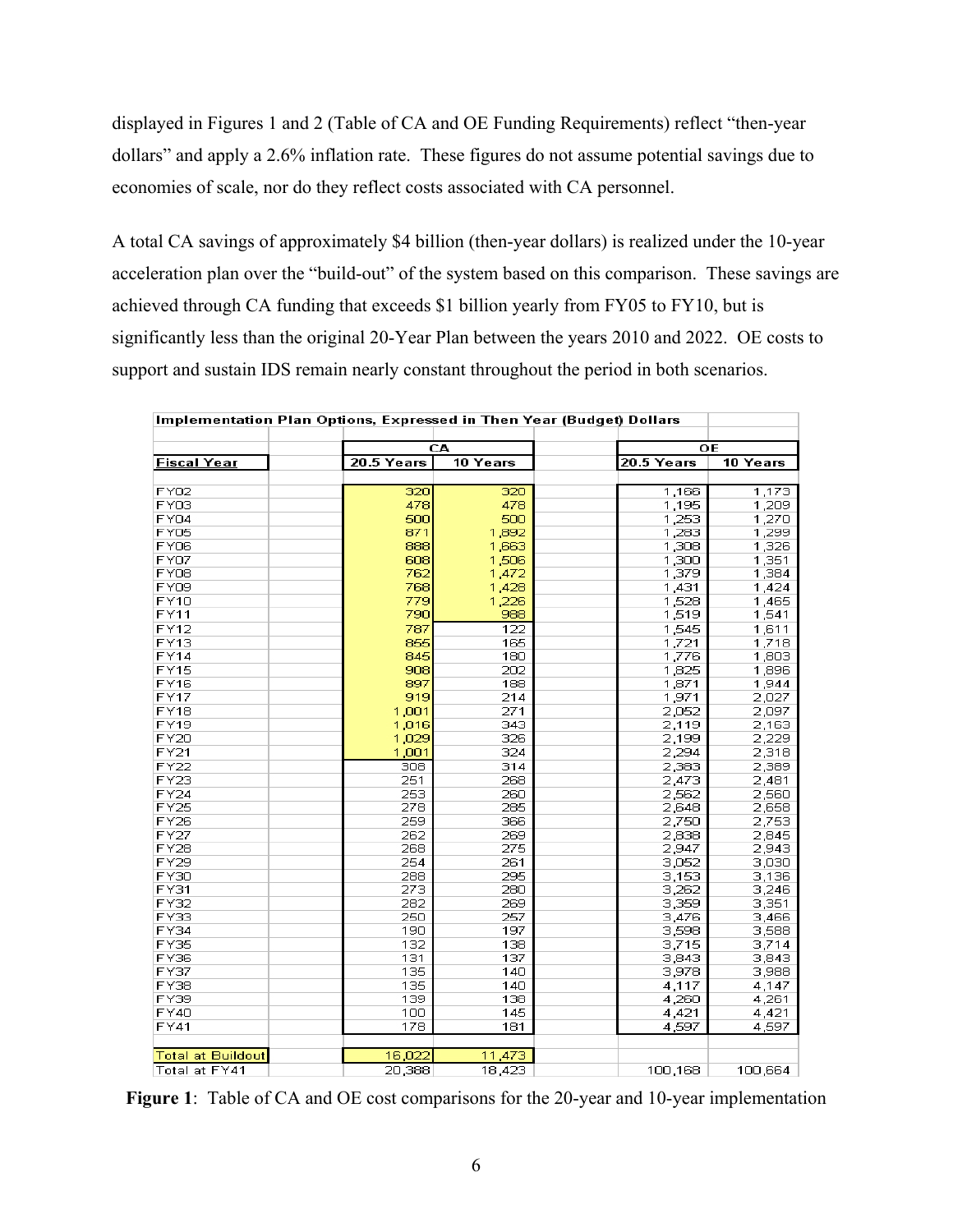

**Figure 2**: Chart of CA and OE cost comparisons for the 20-year and 10-year implementation

Accelerated implementation would negate the need for some SLEPs of legacy assets, such as the HH-60J and 270-foot Medium Endurance Cutter, and eliminate the need for the majority of the 123-foot conversions in favor of accelerated implementation of the FRC, and mitigate the need for additional investments to legacy assets. OE costs are similar for both options. During the initial years (from 2002 to 2007) preliminary/detailed design and construction schedules for both the 20-Year Plan and the 10-Year Plan appear similar. Acceleration of assets does not occur until actual production commences.

#### **Economic Analysis of Real CA Cash Flows**

The economic analysis of the difference in real CA expenditures between the 20 and 10 year plans will vary based on the assigned discount rate. Figure 3 (Sensitivity of Discount Rates) depicts a sensitivity analysis of real CA cash flow differences for various discount rates over a 20-year period based upon the nominal CA cash flows in Figure 1. The lower the discount rate, the greater the differences in real CA expenditures attributed to the 10-year acceleration plan.

<sup>7</sup>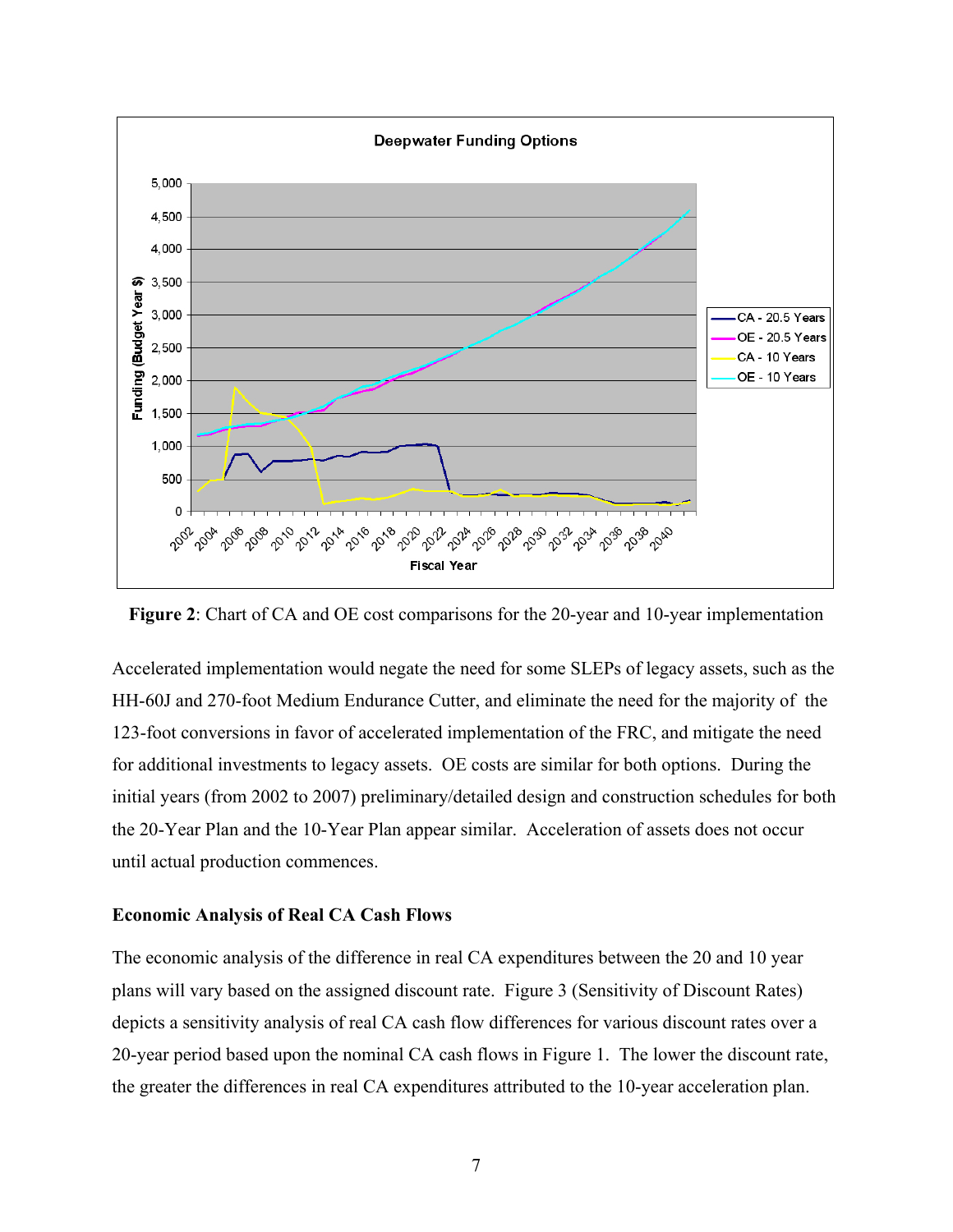

**Figure 3**: Chart of real CA cash flow differences 20-year and 10-year implementation

An analysis of the Coast Guard's ability to support acceleration identified workforce management and facilities as key elements. These elements are discussed in the following sections.

**Personnel:** Acceleration of IDS requires a temporary increase in personnel. This requirement reaches a maximum of 400 additional surface asset crewmembers in year nine of the accelerated plan (2012). This increase, as depicted in Figure 4 (Deepwater Surface Fleet Manning Deltas with Acceleration), results from a more aggressive and compact delivery schedule that shortens the gap between commissioning new assets and decommissioning legacy assets. IDS maximizes the number of fully trained personnel aboard cutters and this shorter period results in an overlap in personnel training schedules. The overlap ensures that total system performance will not degrade. Using \$50,000 as an average yearly per-person expense for pay and benefits, the additional OE cost in 2012 (the most demanding year) for extra personnel is approximately \$20 million. The total additional OE cost for extra surface personnel under an accelerated implementation plan is approximately \$110 million (FY03 dollars).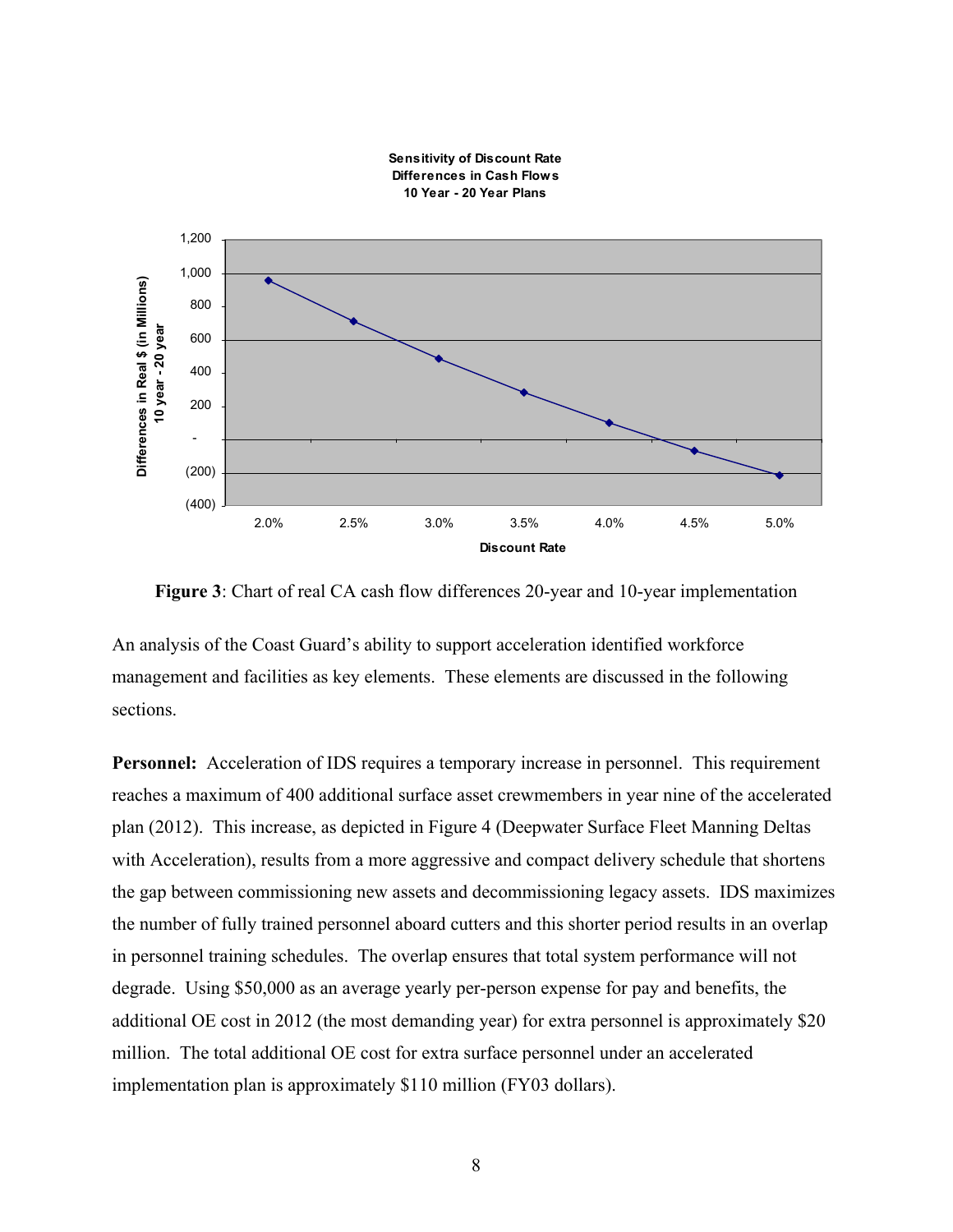



**Figure 4:** Additional Personnel Requirements for 10-year acceleration

**Training and Training Support:** Training and Training Support for an accelerated implementation is another consideration. The Coast Guard's present training system infrastructure will have difficulties compensating for an accelerated Deepwater implementation. Training centers are close to their maximum output capacities, and their ability to expand training center throughput is limited by physical plant size (classrooms, barracks, dining facilities, etc.) as well as the availability of qualified instructors. Under the 10-Year Plan, more than *800 cutter personnel per year* will need pre-commissioning training during 2010 and 2012 as the Deepwater fleet launches 15 to 16 new ships annually.

As illustrated in Figure 5, this represents approximately 80% increase in pre-commissioning training demand over the heaviest demand of the 20-Year Plan. Similarly, while the 20-year plan requires no significant increase in current instructional staffing at the Coast Guard's Aviation Training Center in Mobile, AL, the accelerated plan requires doubling of student throughput and corresponding staffing increases during the new asset rollout period.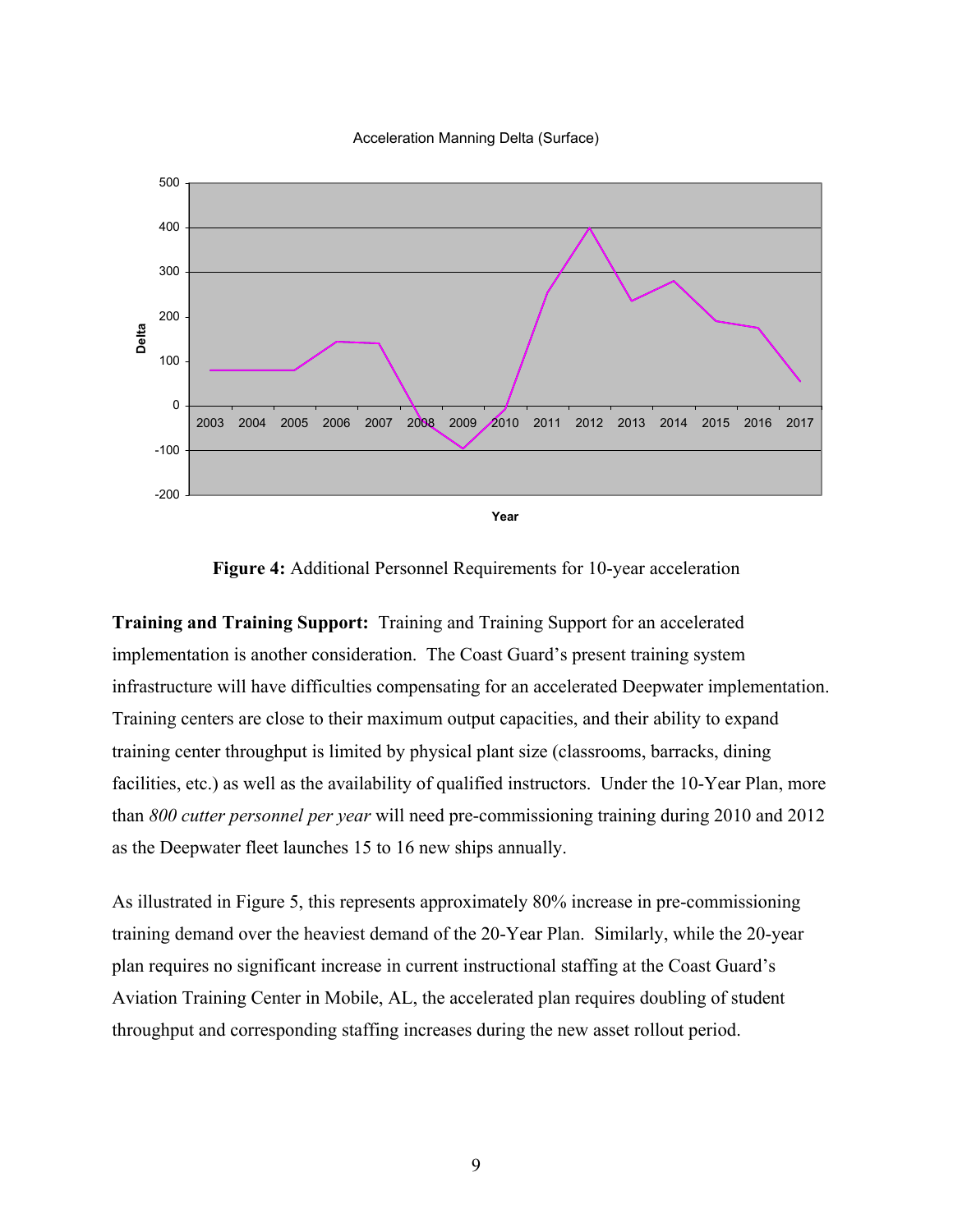

Pre-Commissioning Training Demand

**Figure 5:** Pre-commissioning Training demand for 10-year acceleration

Two primary options exist to increase training system capacity quickly to support an accelerated Deepwater implementation. The first (and more practical) option is commercial procurement for billeting and instruction – essentially the same path being taken by the training centers today to handle increased training loads associated with growing the workforce and increased training requirements to meet Homeland Security demands. This alternative is preferred as the need for additional training is only a temporary surge due to acceleration. The second alternative is expanding "bricks and mortar" and training new instructors at the existing training centers. This option is not desirable due to the long lead-time required and the resulting excess capacity once this temporary requirement is complete.

The two principal Coast Guard training centers anticipate spending an additional \$5 million in each of the next two fiscal years for the overflow of student berthing. Similarly, the Aviation Technical Training Center (ATTC) currently spends \$11,500 per student for 20 weeks of contract instruction and billeting of aviation school students who cannot be trained at ATTC due to lack of physical-plant capacity. Utilizing these figures, a rough order of magnitude (ROM)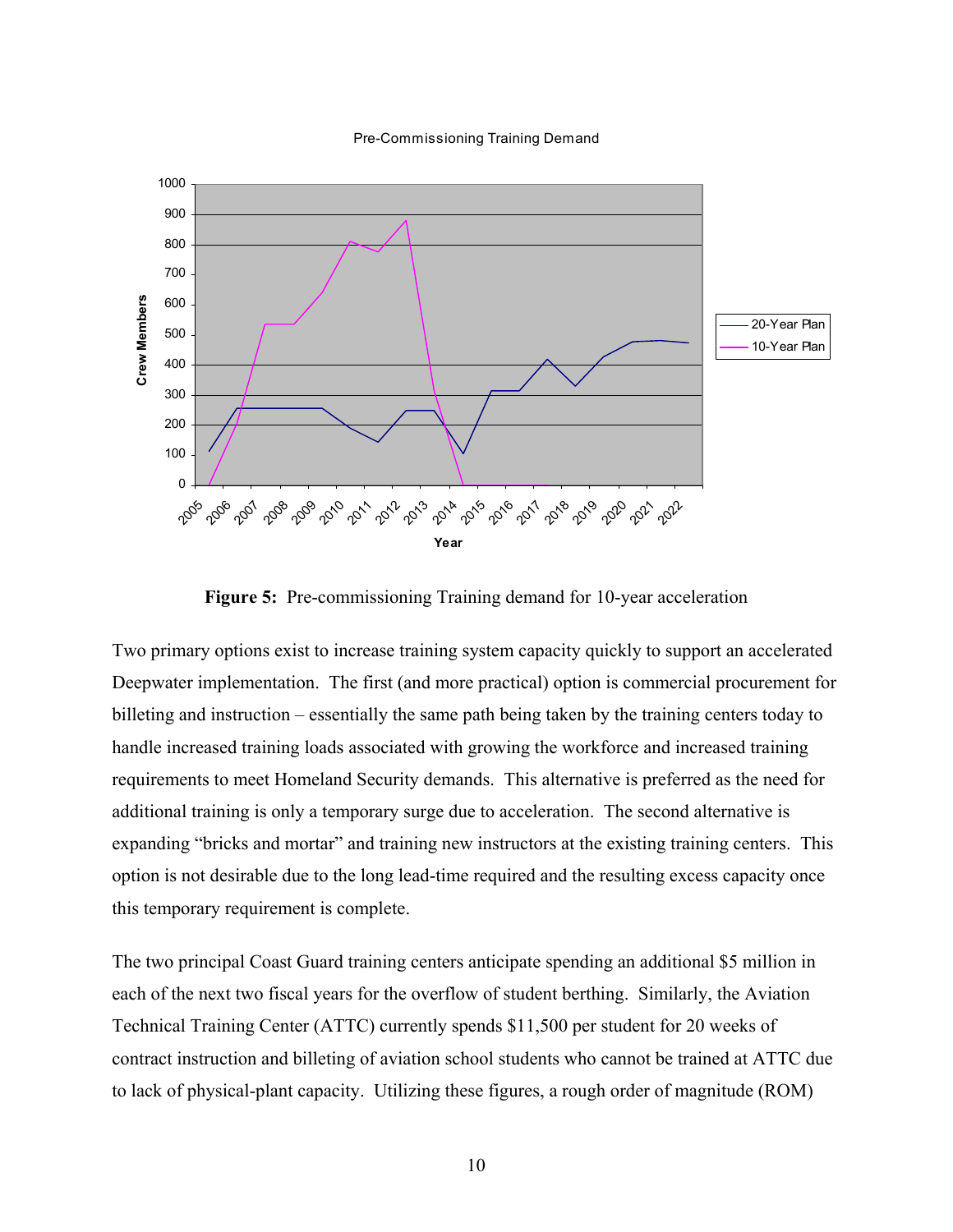estimate of contracting costs for the "bow wave" of pre-commission training resulting from Deepwater acceleration can be determined. Assuming an average of eight weeks of required training per crewmember and a \$1,000 cost per student per week for contract training and billeting, system expenditures for surface pipeline training will increase by approximately \$9.0 million (FY03 dollars) for the period 2010 to 2013. Additionally, acceleration will cost approximately \$1.0 million (FY03 dollars) for contract aviation training for the period 2006 to 2009. The total additional OE cost for training under an accelerated implementation plan is approximately \$10 million (FY03 dollars).

Another challenge associated with the workforce is training program development. Deepwater assets are technically sophisticated platforms linked together by state-of-the-market C4ISR systems, and will demand a highly trained and proficient workforce to operate. As such, the entire *concept* of training in the Coast Guard is being reevaluated. Distance learning programs, "e-learning", life-long learning, and "schoolhouse" leveraging of training technology are all initiatives currently underway to meet the training needs of the Deepwater program. The "elearning" system (upon maturity) is projected to be capable of reducing overall resident training requirements by 10%, reducing, but not eliminating, this training surge. Furthermore, contracting training program development is another viable option for addressing this need.

Another important workforce management facet to consider is the transition of personnel. As an example, in year six of the 10-Year Plan (2008), 13 legacy cutters are retired while 12 Deepwater cutters are commissioned and, in 2010, 16 legacy cutters are retired and replaced by 15 Deepwater cutters – impacting at least 1,000 crewmembers and their families by the transition. This is nearly a 100 percent increase over the most active year under the current 20-Year Plan. This high degree of flux in the workforce will require close coordination and management by the Coast Guard's Personnel Command and human resources management system. Clustering of cutters in homeports is a concept proposed under Deepwater to obtain efficiencies in areas such as personnel assignments and logistics support. Careful phase-in of Deepwater cutters in these homeports will be coordinated to mitigate large numbers of personnel transfers during acceleration.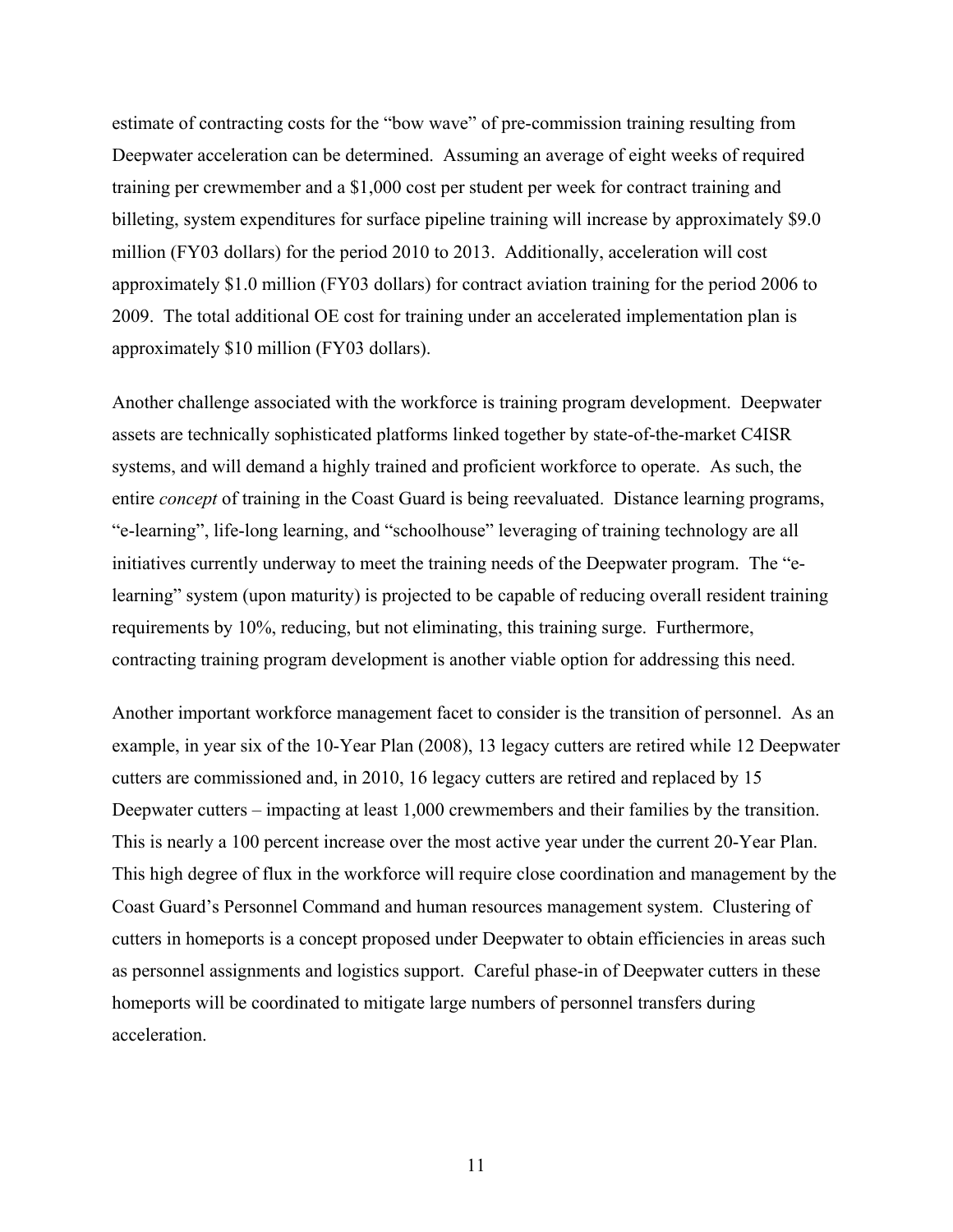Finally, the Coast Guard's management of Training Allowance Billets (TABs) will require reevaluation. The Coast Guard establishes TABs to assist with the flux of personnel receiving proper training to perform their duties. Not only must personnel be highly trained, they must be *fully trained upon arrival* as proposed in the Deepwater "optimal crewing" model. The present Deepwater implementation plan identifies the need for 400 additional TABs. Under the 10-Year Plan, TABs will have to be concentrated into a shorter timeframe, creating a bow wave of TABs earlier in the implementation schedule. This change in TAB distribution must be closely monitored.

In summary, accelerating the Deepwater implementation plan to 10 years will impact the Coast Guard's manpower, personnel and training systems. Due to the temporary nature of this surge in requirements, it makes sense to use contract support in lieu of building capacity into the Coast Guard's training infrastructure. Some savings identified with acceleration will need to be reinvested in personnel, training and training support. Approximately \$120 million (FY03 dollars) is a total rough order of magnitude of additional OE costs for personnel and training under the accelerated plan.

**Facilities:** Accelerating the IDS will also accelerate the construction of needed shore facilities and infrastructure more than originally scheduled. Structures, such as, lengthened piers to accommodate larger cutters and hangar facilities for new unmanned aerial vehicles, are required. The number of needed shore facility projects and costs will not change significantly from the 20 year Plan, but construction will have to be accomplished earlier. The construction required in the first five years under the 20-year plan is approximately \$24 million. Under the accelerated plan, the first five years of construction increases to approximately \$90 million. These accelerated costs are illustrated in Figure 6 (Shore Facility CA Design Costs) and Figure 7 (Shore Facility CA Construction Costs).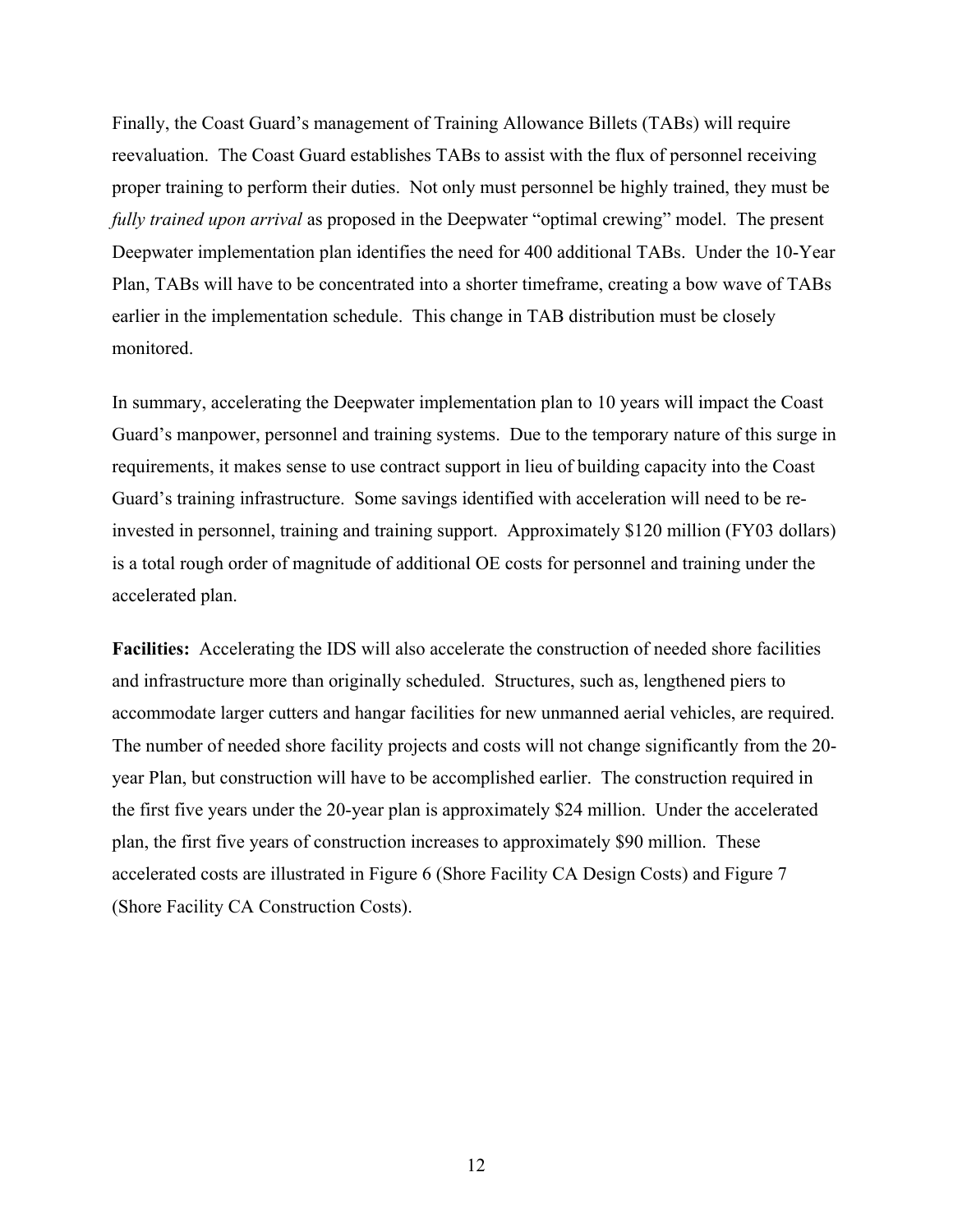

#### Shore Design Required to Accommodate a 10-Yr and 20-Yr Implementation Schedule

**Figure 6:** Shore CA Design cost comparison between the 20-year and 10-year schedule



Shore Construction Required to Accommodate a 10-Yr and 20-Yr Implementation Schedule

**Figure 7:** Shore CA Construction cost comparison between the 20-year and 10-year schedule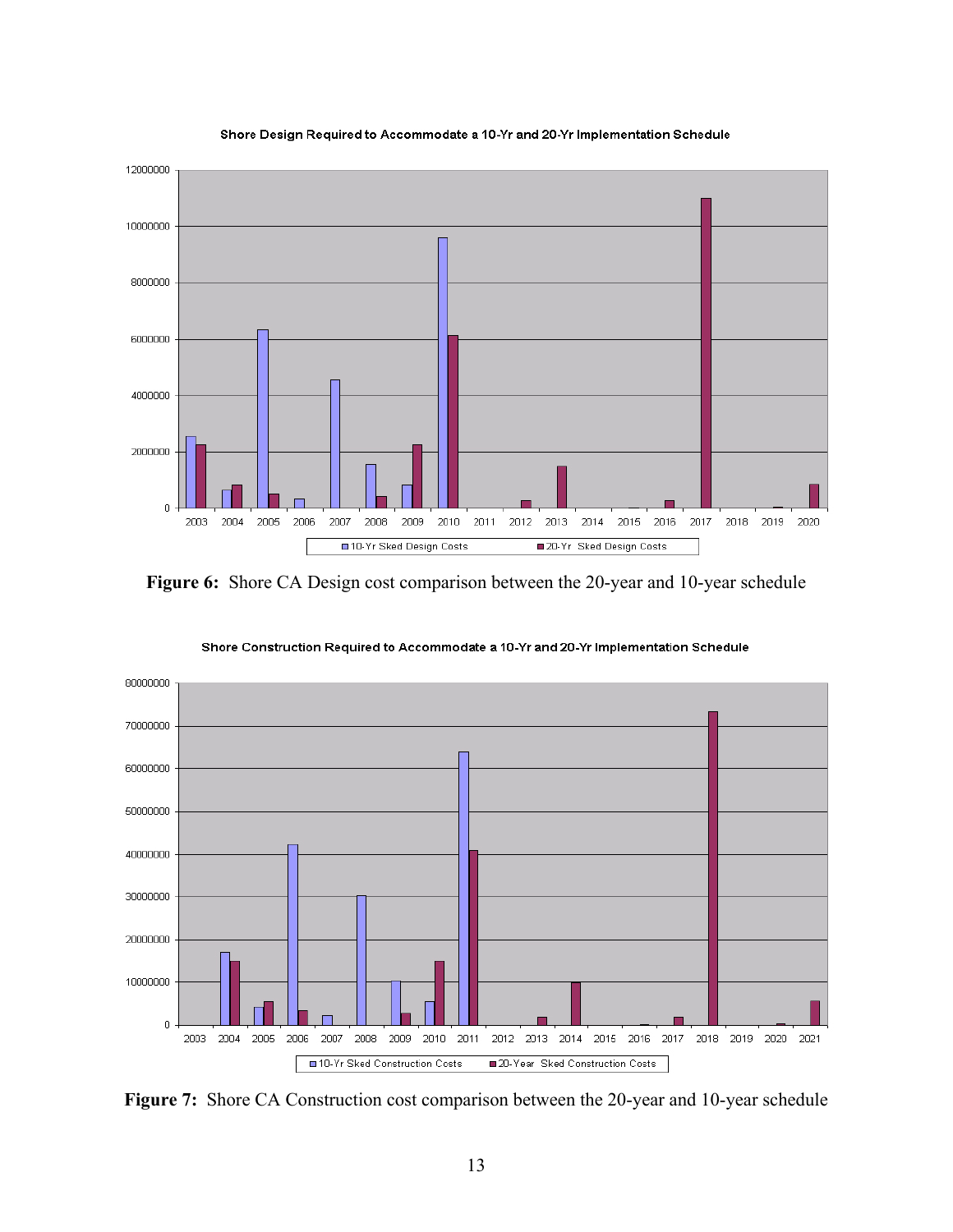This acceleration of shore projects could present some feasibility issues, as it is a significant increase to the Coast Guard civil engineering program's planned workload. Contracting out services would potentially help alleviate this issue. The typical timeframe for shore construction, as documented by Commandant's instructions, is five years. As such, four of the first five years of projects are already behind schedule. This anomaly is easier to adjust in the 20-year plan where the shore requirements are relatively less intensive in the first five years. Headquarters Civil Engineering staff will be further engaged during the detailed study due in February 2003 to assess the actual feasibility of this increase in shore construction.

### *C. DESCRIBE THE RESULTING INCREASED CAPABILITIES*

The phase in for the 10-Year plan and a listing of the new cutters and aircraft is contained in Figure 8 (IDS Asset Implementation Schedule). The National Security Cutters will be built-out three years earlier (2010). The Offshore Patrol Cutter will be constructed nine years earlier (2013). Most 110-foot to 123-foot conversions will be eliminated in lieu of the more capable Fast Response Cutter, which will be produced ten years earlier (2012). The 10-year schedule also produces the Long Range Interceptor nine years earlier (2013), and Short Range Prosecutor eight years earlier (2013).

Aviation assets include six C130 Long Range Search aircraft, a VTOL Recovery and Surveillance Aircraft introduced six years earlier (2011), Vertical Unmanned Aerial Vehicles built six years earlier (2012), twin-engine turboprop Maritime Patrol Aircraft built two years earlier (2010), shipboard capable Multi-mission Cutter Helicopters (2013), and High Altitude Endurance Unmanned Air Vehicle aircraft implemented eight years earlier (2008).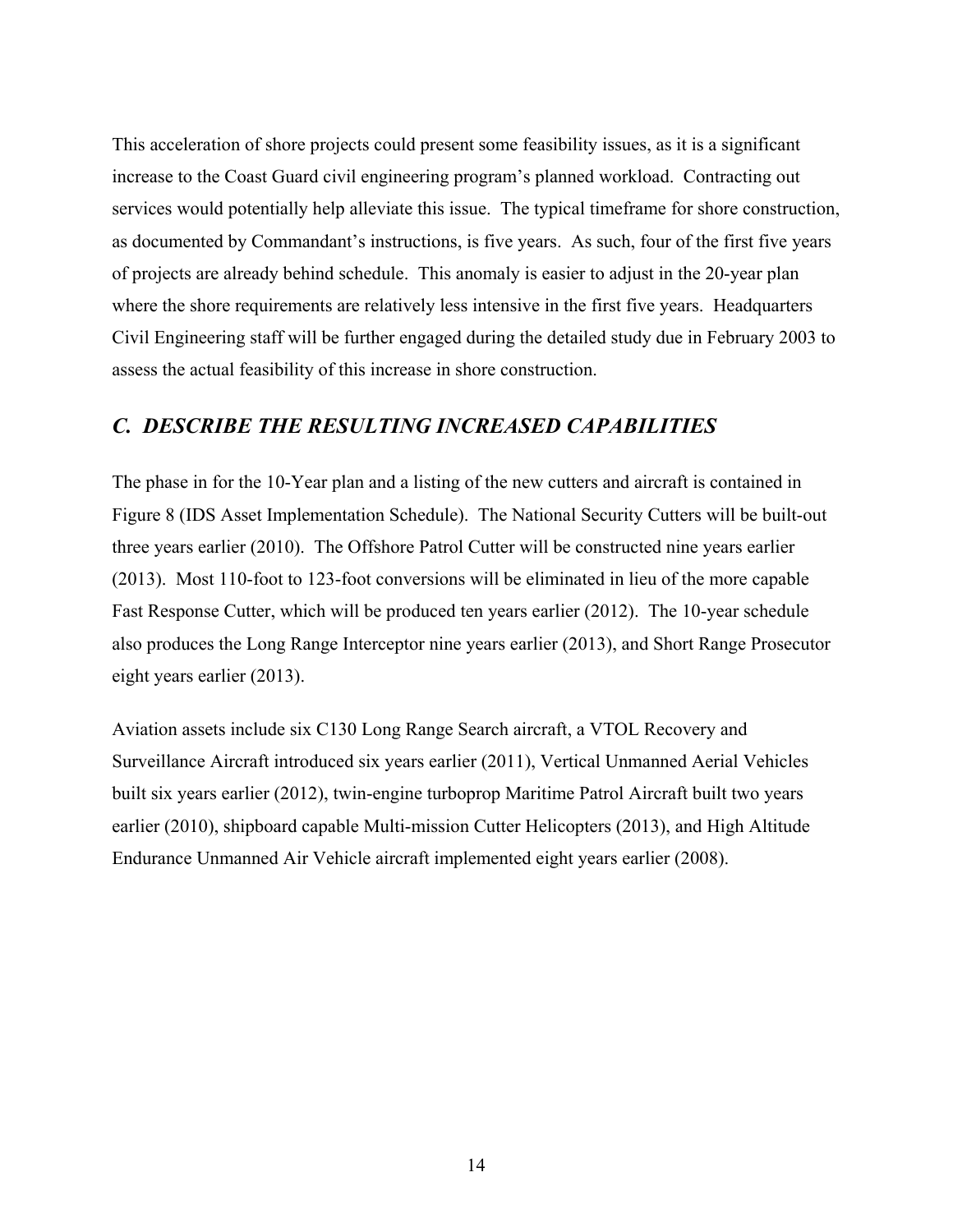|   | Date               | 2002                                                          | 2003                   | 2004         | 2005           | 2006                    | 2007                 | 2008           | 2009         | 2010           | 2011                 | 2012                | 2013           | 2014                    | 2015           |
|---|--------------------|---------------------------------------------------------------|------------------------|--------------|----------------|-------------------------|----------------------|----------------|--------------|----------------|----------------------|---------------------|----------------|-------------------------|----------------|
|   | Year Number        | $\overline{1}$                                                | $\overline{c}$         | 3            | $\overline{4}$ | 5                       | 6                    | 7.             | 8            | 3              | 10                   | 11                  | 12             | 13                      | 14             |
|   | Surface            | <b>Baseline Build Schedule</b><br><b>Accelerated Schedule</b> |                        |              |                |                         |                      |                |              |                |                      |                     |                |                         |                |
|   |                    | $\mathbf{0}$                                                  | $\bf{0}$               | $\bf{0}$     | $\bf{0}$       | 1                       | $\overline{2}$       | 3              | 4            | 5              | 6                    | 7                   | 8              | 8                       | $\bf{3}$       |
|   | NSC                | $\bf{0}$                                                      | $\mathbf{a}$           | $\mathbf{0}$ | $\mathbf{0}$   | п                       | 3                    | 5              | 7            | 8              | $\mathbf{a}$         | 8                   | 8              | $\bf{8}$                | 8              |
|   | OPC                | $\bf{0}$                                                      | $\mathbf{0}$           | $\mathbf{0}$ | $\mathbf{0}$   | $\bf{0}$                | $\bf{0}$             | 0              | $\bf{0}$     | $\theta$       | $\ddot{\phantom{1}}$ | 1                   | $\overline{2}$ | 3                       | 6              |
|   |                    | $\mathbf o$                                                   | $\ddot{\phantom{0}}$   | $\mathbf 0$  | $\bf{0}$       | $\bf{0}$                | 1                    | 2              | 4            | 9              | 15                   | 22                  | 25             | 25                      | 25             |
|   | <b>FRC</b>         | $\ddot{\mathbf{0}}$                                           | $\mathbf{0}$           | $\mathbf{0}$ | 0              | $\mathbf{0}$            | $\bf{0}$             | 0              | 0            | $\mathbf{0}$   | $\ddot{\mathbf{0}}$  | $\ddot{\mathbf{0}}$ | $\theta$       | $\ddot{\mathbf{0}}$     | $\bf{0}$       |
|   |                    | $\mathbf{0}$                                                  | $\mathbf{0}$           | $\mathbf{0}$ | $\bf{0}$       | 4                       | 13                   | 22             | 31           | 40             | 49                   | 58                  | 58             | 58                      | 58             |
|   | LRI                | $\mathbf{0}$                                                  | $\bf{0}$               | $\mathbf{0}$ | $\mathbf{0}$   | 1                       | $\overline{2}$       | 3              | 4            | 5              | 6                    | $\mathbf{a}$        | 10             | 11                      | 14             |
|   |                    | $\bf{0}$                                                      | $\mathbf{0}$           | $\bf{0}$     | $\bf\ddot{o}$  | п                       | 4                    | 7              | 11           | 19             | 28                   | 37                  | 42             | 42                      | 42             |
|   | <b>SRP</b>         | $\theta$                                                      | 4                      | 11           | 18             | 26                      | 34                   | 42             | 50           | 54             | 55                   | 57                  | 59             | 60                      | 63             |
|   |                    | $\bf{o}$                                                      | 1                      | п            | п              | 6                       | 18                   | 30             | 43           | 56             | 68                   | 8 <sub>1</sub>      | 82             | 82                      | 82             |
|   | Aviation           | 2002<br>$\overline{1}$                                        | 2003<br>$\overline{2}$ | 2004<br>з    | 2005<br>4      | 2006<br>5               | 2007<br>6            | 2008 2009<br>7 | 8            | 2010<br>9      | 2011<br>10           | 2012<br>11          | 2013<br>12     | 2014<br>13              | 2015<br>14     |
|   | $\rightarrow$ MPA  | $\ddot{\mathbf{0}}$                                           | $\ddot{\mathbf{0}}$    | $\bf{0}$     | 9              | 12                      | 15                   | 22             | 26           | 30             | 35                   | 35                  | 35             | 35                      | 35             |
|   |                    | $\mathbf 0$                                                   | $\bf{0}$               | $\bf{0}$     | 8              | 14                      | 20                   | 26             | 32           | 35             | 35                   | 35                  | 35             | 35                      | 35             |
|   | <b>VRS</b>         | $\bf{0}$                                                      | $\Omega$               | $\mathbf{0}$ | $\mathbf{0}$   | $\mathbf{0}$            | $\ddot{\phantom{1}}$ | $\mathbf{0}$   | $\mathbf{0}$ | $\bf{0}$       | $\mathbf{0}$         | $\bf{0}$            | $\mathbf{0}$   | $\overline{\mathbf{3}}$ | 10             |
|   |                    | $\alpha$                                                      | $\mathbf{0}$           | $\bf{0}$     | $\bf{0}$       | 8                       | 14                   | 20             | 26           | 32             | 34                   | 34                  | 34             | 3 <sub>4</sub>          | 34             |
|   | <b>MCH</b>         | $\mathbf{0}$                                                  | $\ddot{\mathbf{0}}$    | $\mathbf{0}$ | $\mathbf{0}$   | $\bf{0}$                | $\overline{I}$       | 17             | 35           | 46             | 52                   | 72                  | 93             | 93                      | 93             |
|   |                    | $\bf{0}$                                                      | $\ddot{\mathbf{0}}$    | $\mathbf{0}$ | $\theta$       | $\overline{\mathbf{4}}$ | 17                   | 30             | 43           | 56             | 69                   | 8 <sub>1</sub>      | 93             | 93                      | 93             |
|   | <b>LI VUAV</b>     | $\mathbf{a}$                                                  | $\mathbf{0}$           | $\theta$     | $\bf{0}$       | 8                       | 13                   | 18             | 23           | 28             | 33                   | 38                  | 43             | 48                      | 53             |
|   |                    | $\mathbf{0}$                                                  | $\bf{0}$               | $\bf{0}$     | 3              | 11                      | 21                   | 31             | 41           | 51             | 60                   | 69                  | 69             | 69                      | 69             |
| € | ÷.<br><b>HAUAV</b> | $\theta$                                                      | $\mathbf{0}$           | $\mathbf{0}$ | $\mathbf{0}$   | $\mathbf{0}$            | $\bf{0}$             | $\mathbf{0}$   | Ō            | $\bf{0}$       | $\bf{0}$             | $\theta$            | $\bf{0}$       | $\mathbf{0}$            | $\mathbf{0}$   |
|   |                    | $\bf{0}$                                                      | $\bf{0}$               | $\bf{0}$     | O.             | O                       | $\bf{0}$             | 7              | 7            | $\overline{I}$ | $\overline{I}$       | 7                   | 7              | $\overline{1}$          | $\overline{t}$ |

#### **Figure 8: IDS Asset Implementation Schedule**

Prior to contract award, the Coast Guard hired the Center for Naval Analyses (CNA) to assist in evaluating the *operational effectiveness* of the proposals of the three competing industry teams vying for the Integrated Deepwater System (IDS) contract. CNA developed the CNA Integrated Deepwater System (IDS) Asset Assessment Tool (CIAAT) for this assessment. CIAAT is relatively simple, but effective, spreadsheet-based tool which does not directly measure operational effectiveness. Instead, it measures the "presence" a candidate IDS can project, i.e., the number of square miles of ocean which the IDS's surface and air assets can search per day (the "Surface" and "Air" scores, respectively) and the area over which the total IDS can detect,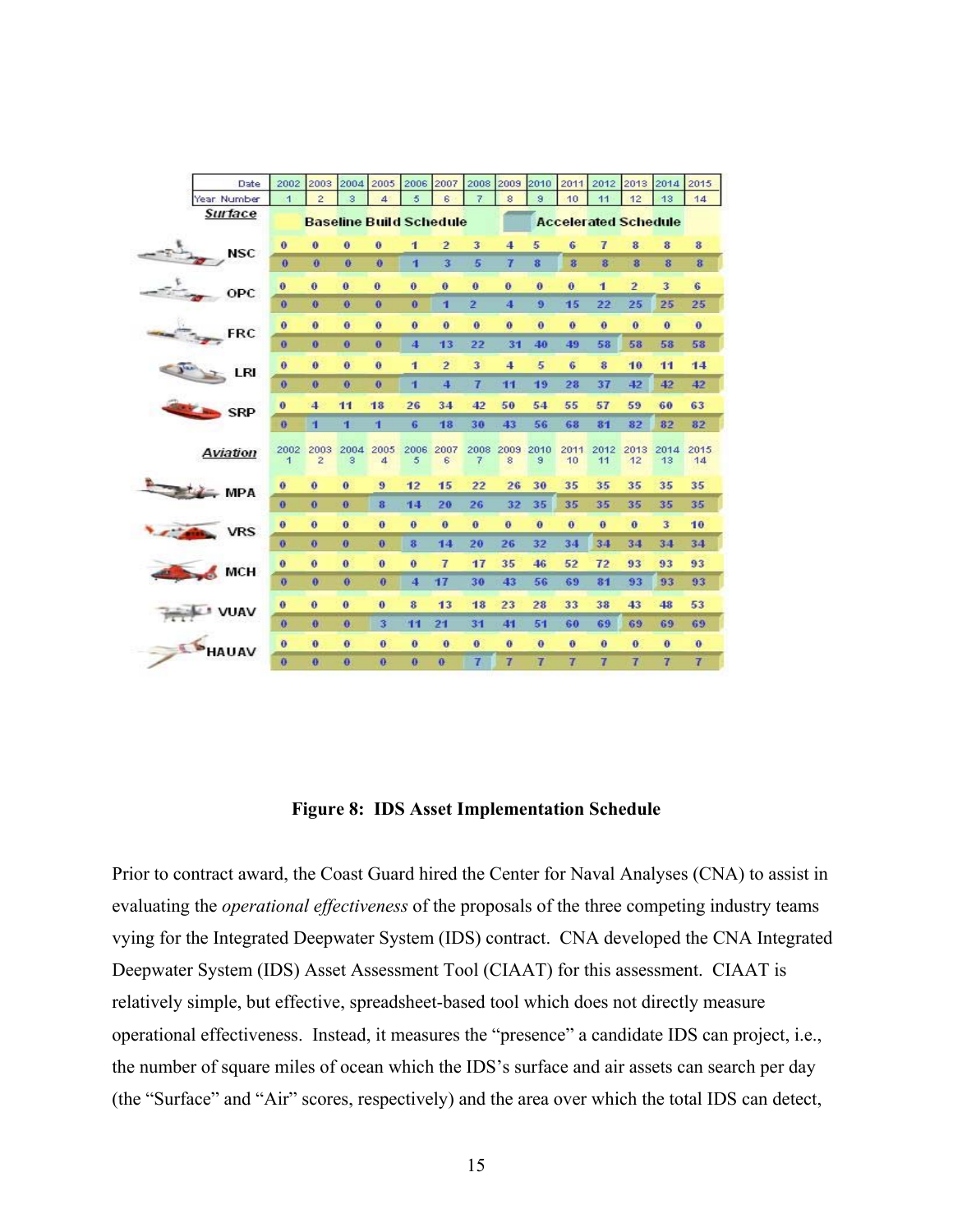identify, and board targets in the Deepwater operating area (the "Total Patrol" score). Since the Coast Guard currently performs most of its Deepwater missions through proactive, on-scene presence of cutters and aircraft in the Deepwater operating area and almost certainly will continue to do so for the foreseeable future, CIAAT provides a reasonable, high level proxy for Deepwater mission execution – higher CIAAT measures for an IDS candidate should mean better performance across a broad range of missions.

The CIAAT model was used to compare the relative operational benefits of accelerating Deepwater (see Figure 9). The CIAAT model showed in year 2013 (full implementation of the accelerated plan) more than a 75 % improvement in both surface and total patrol scores over the 20-Year Plan. In year 2022, the model depicts no difference between plans as the current 20 year plan is also fully implemented. The model projects the same level of performance in each plan until 2007, but a significant increase in performance between 2007 and 2013. Prior to 2007, the asset mix of each plan is essentially the same, as preliminary and detail designs of IDS assets are similar and performed in the early years of the implementation plans. However, as more new assets are deployed beginning in 2007, the 10-Year Plan provides progressively greater operational performance over the 20-Year Plan. This advantage is clearly illustrated in Figure 9.



**Figure 9:** CIAAT Curve comparing performance of 20-year and 10-year plans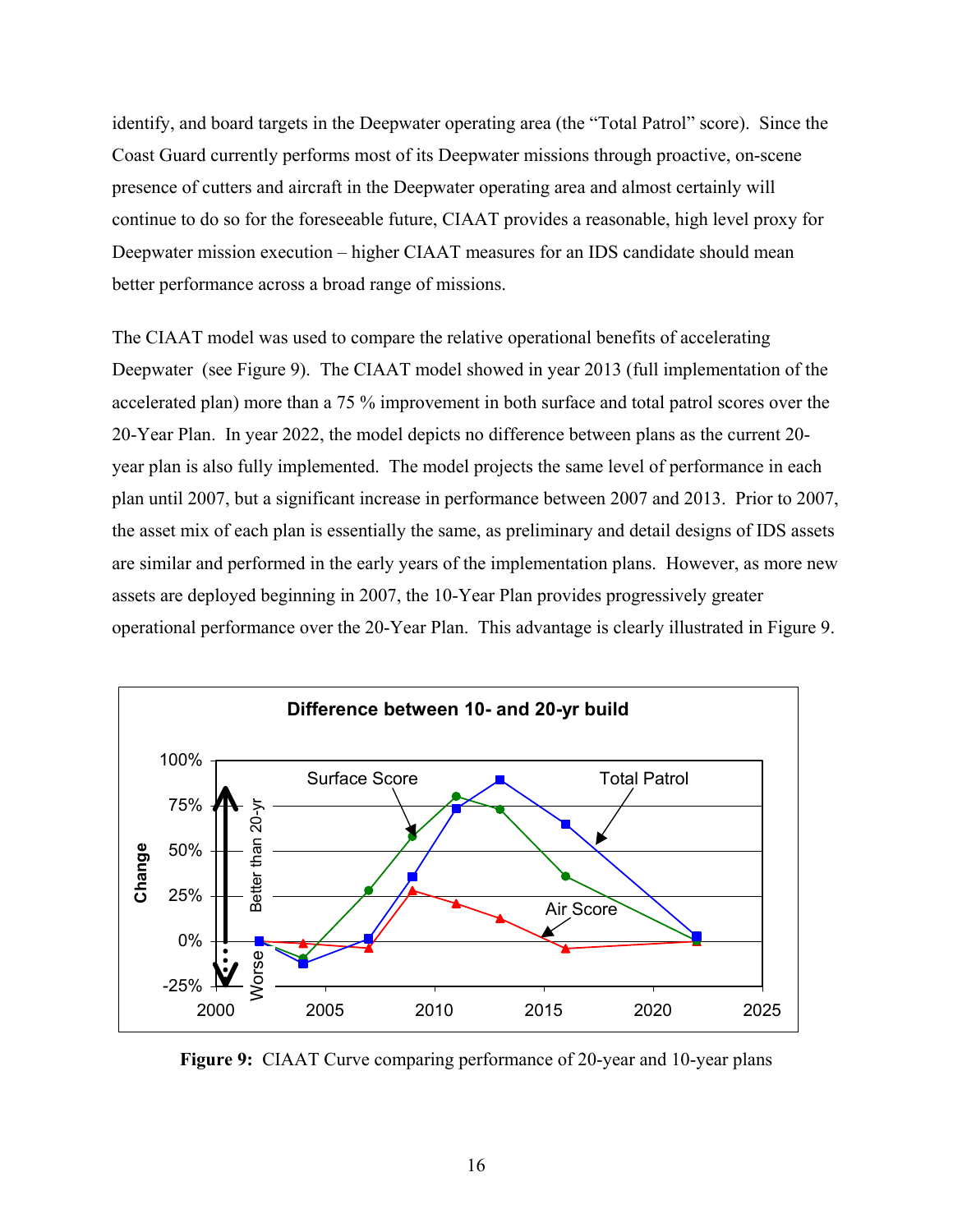**Increased Capability due to command, control, communications, computers, intelligence, surveillance, and reconnaissance improvements:** CIAAT does not account for the benefits of an interoperable, network-centric system of assets. Deepwater's C4ISR architecture will link the cutter, aircraft and shore command sensor and decision support capabilities, building a common operational picture which will enable operational commanders to make timely, better-informed decisions to place the right asset in the right place at the right time. Key to increased capability under an accelerated plan is earlier implementation of C4ISR components, such as earlier introduction of upgrades to Coast Guard command and control centers providing faster data processing and integrating these centers with other information sources (i.e., Department of Defense and other federal, state, and local government agencies). Implementing C4ISR earlier will also provide increased interoperability with the Coast Guard's National Distress Response System – Rescue 21 - for coordinated and effective prosecution of all coastal missions. Acceleration in the C4ISR area will reap benefits from both a tactical and strategic perspective.

Tactical performance is described as the ability to carry out a specific mission. These missions vary significantly in complexity. At the lower end of the complexity scale, tactical performance is characterized by the ability of a single Fast Response Cutter (FRC) to locate, identify, and interdict a small vessel smuggling migrants or drugs, or to conduct a single-unit Search-and-Rescue (SAR) case. At the higher end of the complexity scale, tactical performance is the ability of an operational commander to coordinate several surface platforms, their organic air assets, non-organic air assets; and the associated command, control, and communication infrastructure (both shore and asset specific) in resolving a multi-unit/multi-day SAR effort or to close a specific route to narcotics or migrant smugglers. Inherent within tactical operations is the ability to search, detect, interdict, board, coordinate local assets, and communicate plans and/or results.

Strategic performance is described as the ability of the Coast Guard to support national security objectives (e.g., Maritime Domain Awareness), support agency specific and national intelligence collection and analysis programs, communicate and exchange data with federal, state and local agencies, and ensure proper overall force asset allocation given general overall objectives. Inherent within strategic performance is the existence of a secure data exchange network, ability to exchange information, planning tools, analyze data, and disseminate force allocation plans.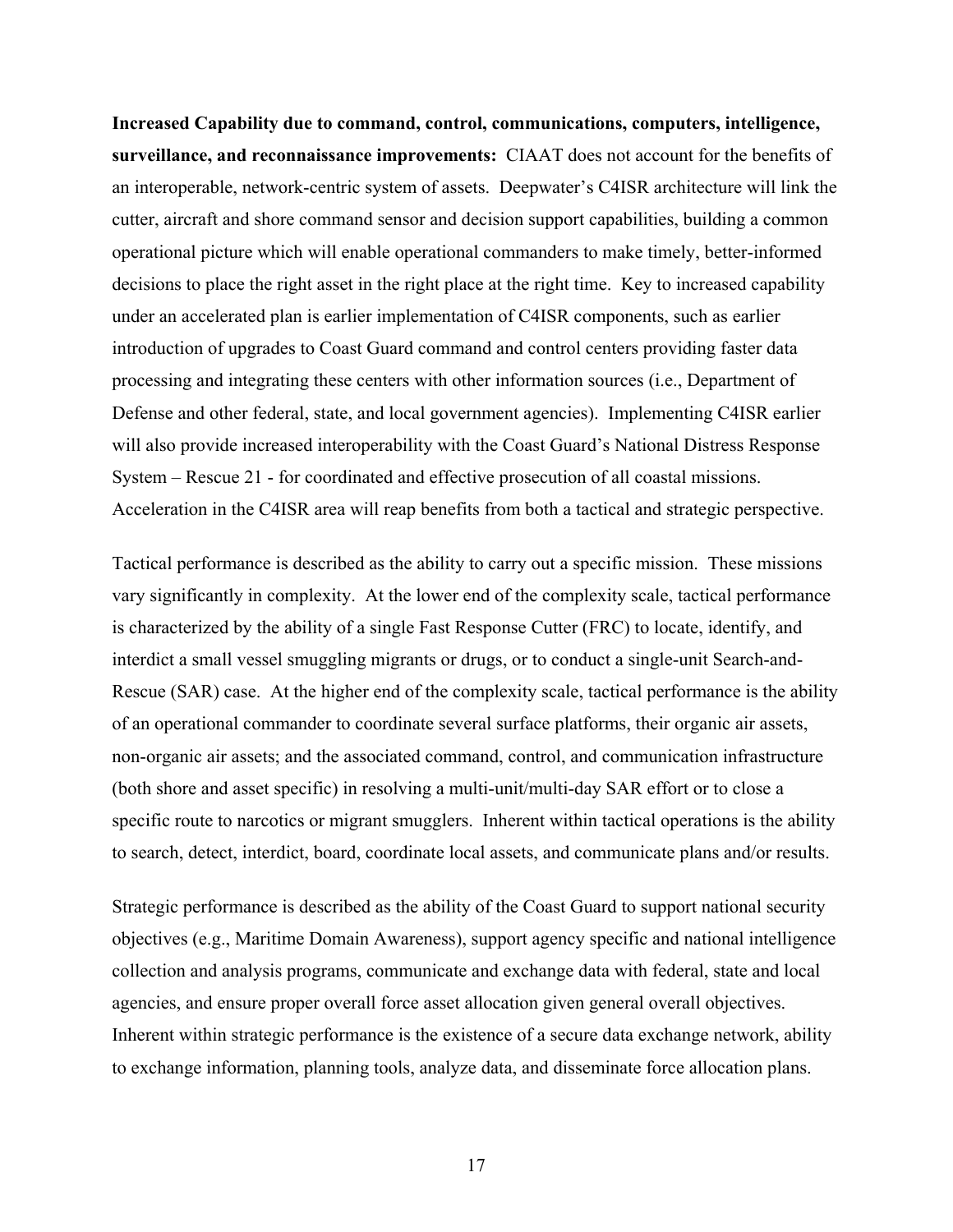**Tactical Advantages of Acceleration**: Significant increases in tactical capabilities will be realized as C4ISR components of the IDS proposal are implemented within an accelerated schedule.

**Sensors:** Improved detection and classification capabilities inherent to the application of sensors such as Electro Optical Forward Looking Infrared Radar (EO/FLIR) and Electronic Support Measures (ESM) that will increase detection range and the environment within which detection can be relied upon. The EO/FLIR will provide a round the clock visual detection capability to both Legacy cutters (WHEC, WMEC,) and IDS end-state surface assets that will radically increase the probability of detection of a target during darkness and other periods of reduced visibility. ESM equipment installed aboard IDS end-state assets (NSC, OPC) and the ability to share this data seamlessly via the Common Operational Picture (COP) will significantly improve the tactical ability to detect, identify, and locate targets with a unique electronic signature.

**Small boat data exchange capabilities:** The tactical data communication ability of the LRI (Long Range Interdiction) and SRP (Short Range Prosecutor) organic small boats will improve performance of boarding operations from both an effectiveness (rapid data and graphics exchange with the parent cutter to improve command decision capability) and timeliness perspective. The present system of managing information between the boarding team and the parent cutter is inefficient.

**Integration with Rescue 21:** The IDS end goal of full integration with the Coast Guard's concurrent Rescue 21 acquisition will enhance force allocation capabilities with the coastal zone. The ability to exchange both distress and target positional data between coastal surface/shore assets and IDS assets will become a force multiplier in the prosecution of emergent SAR, harbor security, and achieving Maritime Domain Awareness.

**Navigation:** The utilization of the COMDAC Integrated Navigational System (C-INS) as an electronic navigation tool will enhance situational awareness and the ability of both Legacy and IDS surface assets to transit all waters (restricted harbor, coastal and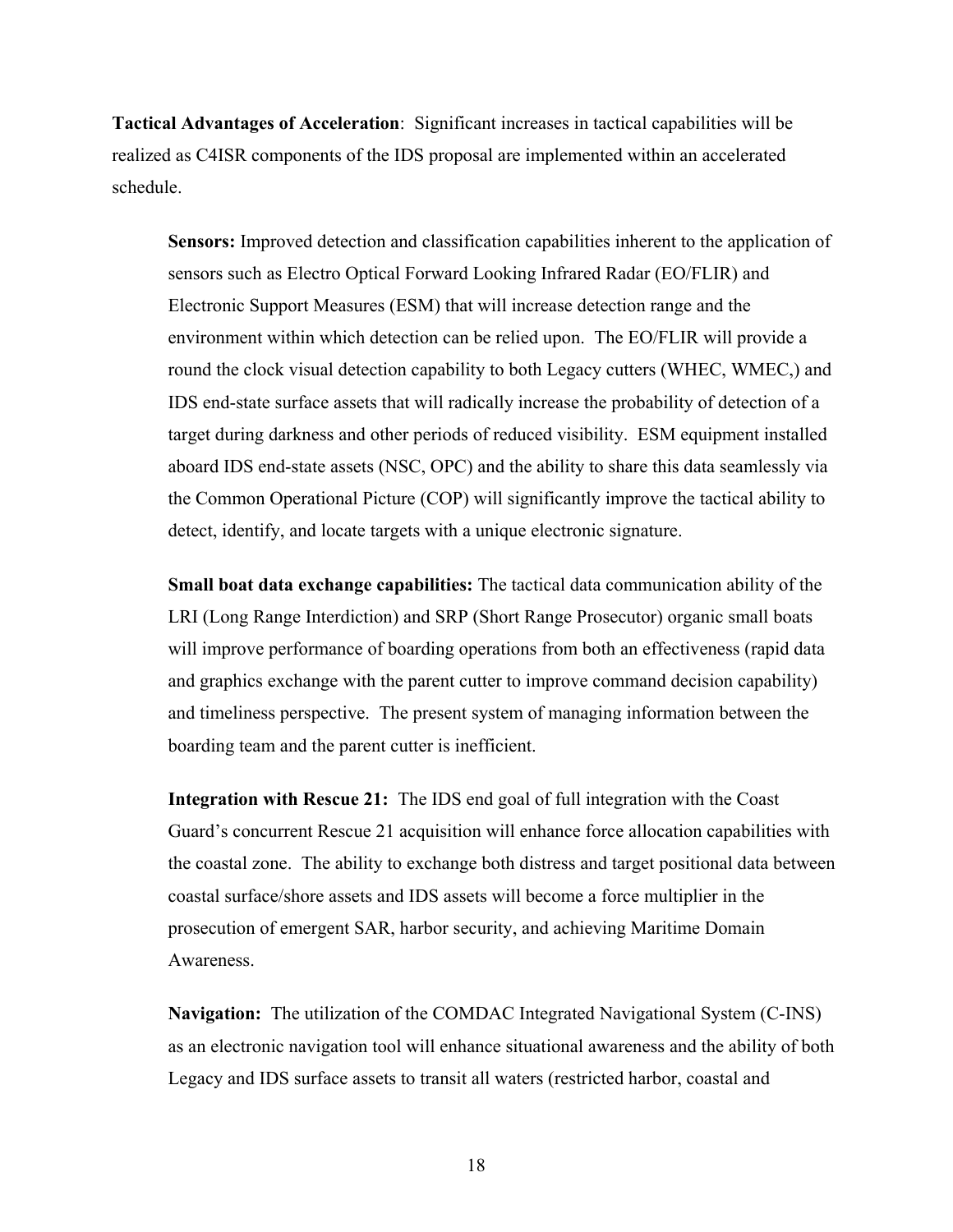offshore) in all weather conditions. This feature will significantly enhance the safety and security of our personnel.

**Coast Guard command and control planning and decision tools (CG-C2):** The CG-C2 and system and Common Operational Picture (COP) will provide improved planning tools that allow the operational commander to best position all assigned operational assets (both organic and non-organic) to achieve mission goals. Significant increases in situational awareness and the ability to rapidly react, plan mitigation, and reallocate assets to achieve dynamic mission requirements will be realized.

#### **Strategic Implications of Acceleration:**

**Internal Coast Guard data fusion:** IDS C4ISR system improvements will provide classified (secret level) data communications links to allow for increased flow of timesensitive data and a shared Common Operational Picture (COP) among operational units, including headquarters, district and area command centers. This capability will provide a much more comprehensive picture in terms of Maritime Domain Awareness. The ability to conduct operations with state-of-the-market information and networking technology that provides a COP among widely dispersed decision makers, situational and detecting sensors, and forces and assets into a highly adaptive, comprehensive system to achieve mission effectiveness is referred to as a network-centric-system.

**National intelligence gathering/analysis:** IDS C4ISR improvements will enhance the Coast Guard's ability to share information with other national intelligence agencies. The fusion of national intelligence will improve Maritime Domain Awareness, and the ability to respond to emerging threats.

**Coordination with national, state, and local law enforcement agencies:** Many of the Coast Guard's command-and-control tools will allow seamless data exchange with other agencies involved in offshore law enforcement activities (migrant interdiction operations, counter-narcotics operations, fisheries enforcement, etc.).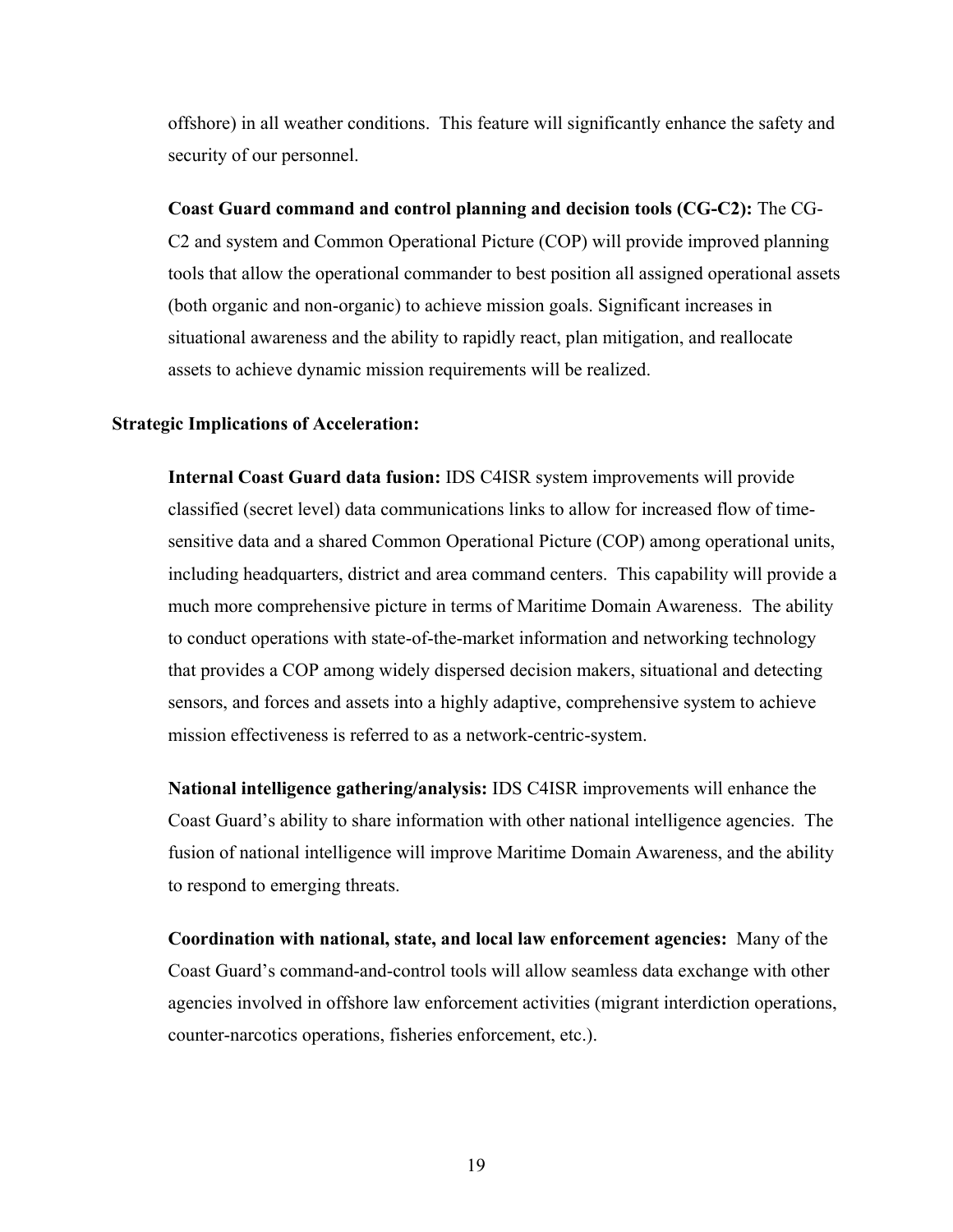Within the first 5 years under the 10-year acceleration plan, Deepwater would modernize 42 HH-60J helicopters, 93 HH-65A helicopters, 17 command facilities ashore, and most multi-mission cutters. New sensor equipped MPA and VUAVs will restore lost capability and add flight hours. NSCs, OPCs, and FRCs will allow for less manpower intensive evolutions, deliver improved C4ISR systems and provide more patrol days.

Deepwater allows the Coast Guard to push America's borders out with a layered defense throughout the maritime domain – from a tough goal line defense to far offshore prevent defense - protecting the U.S. homeland--detecting, intercepting, and prosecuting potential threats in the littorals and on the high seas. More capable Deepwater assets on station will reduce risk to U.S. homeland ports, waterways, coastal areas, and open ocean. Capabilities will be shared or cascaded to all agencies—improving interoperability in unified ports (those ports where various agencies collaborate and share information) across the nation.

Specific examples of increased capabilities include:

- $\triangleright$  New cutters specifically designed for better sea keeping, enabling higher sustained transit speeds, and launch and recovery of small boats, helicopters, and VUAVs in higher sea states. Deepwater assets, with increased endurance and range, can be redeployed quickly to emerging high-priority missions.
- ¾ The National Security Cutter and Offshore Patrol Cutter combination will provide greater capability and resource hours than the current High-Endurance and Medium-Endurance cutters.
- ¾ The National Security Cutter, with a Multi-mission Cutter Helicopter and two Vertical Unmanned Aerial Vehicles embarked, significantly improves the area surveillance capacity compared to a legacy 378-foot High Endurance Cutter/HH-65A Helicopter package.
- $\triangleright$  The IDS total aviation solution (manned/unmanned) at completion delivers 80 percent more flight hours than the legacy system. Increased MHLS missions have greatly increased previously planned flight hours/patrol days.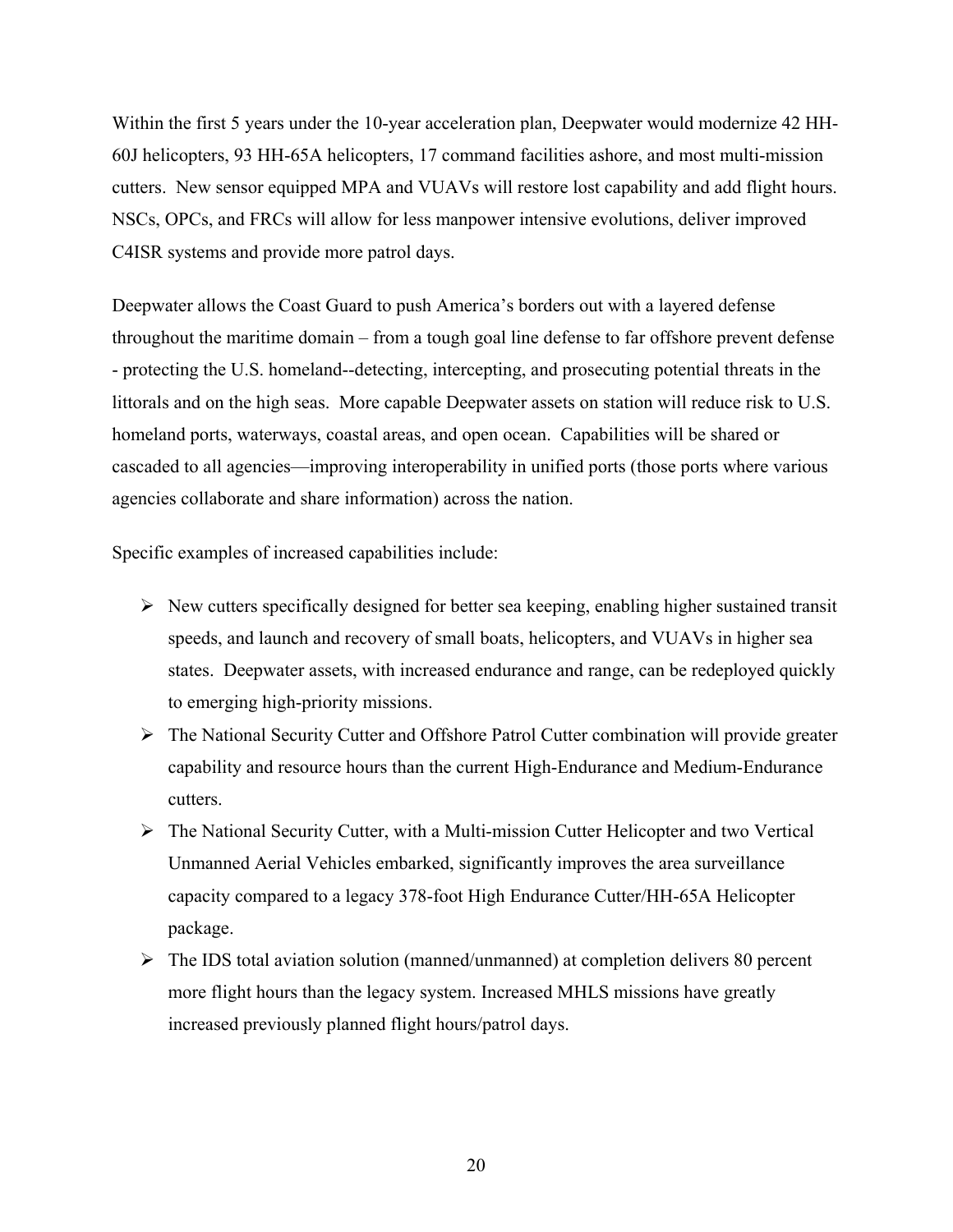# *D. OUTLINE INCREASES IN COAST GUARD'S HOMELAND SECURITY READINESS*

One of the benefits of the IDS is the application of a systems engineering approach not only in the early design stages, but also throughout the life of the asset. Maximizing readiness and availability is built into the Deepwater design. It is part of the System Performance Specification (SPS) that pertains to supportability and lists "Increase Operational Availability" as a primary objective. Increased operational availability and readiness are achieved through:

- ¾ **High Reliability** early design considers extended Mean Time Between Failure (MTBF). Built in redundancy means a reduction in total failures and an increase in readiness.
- ¾ **Reliability Centered Maintenance (RCM)** Automated performance monitoring and failure data collection aids in predicting failure and results in reduced tasking.
- ¾ **Performance Based Logistics (PBL)** Provides an incentive to the contractor to provide full, high quality, and immediate initial support for new assets.
- ¾ **Logistics Matrix Product Teams** Focused on using Measures of Effectiveness, monitoring performance, identifying problems, analyzing, and developing solutions.

The above concepts, employed on a system wide basis, have been adopted as part of the SPS to maximize availability and readiness.

A detailed analysis of the Coast Guard's legacy assets was made in 1998 and used as the basis to measure IDS operational effectiveness. During the implementation, the contractor, ICGS, is required to maintain system Operational Effectiveness at or above the identified 1998 level. Unfortunately, operational realities have changed since 1998, and these assumptions and standards are no longer valid for today's operating environment. Increased demands coupled with obsolete and deteriorating legacy assets has lead to spiraling maintenance costs and decreased readiness. In 2002, two major cutters and several aircraft were decommissioned due to their deteriorated condition -- an unmistakable demonstration that the assumptions made about projected asset life in 1998 are no longer sufficient.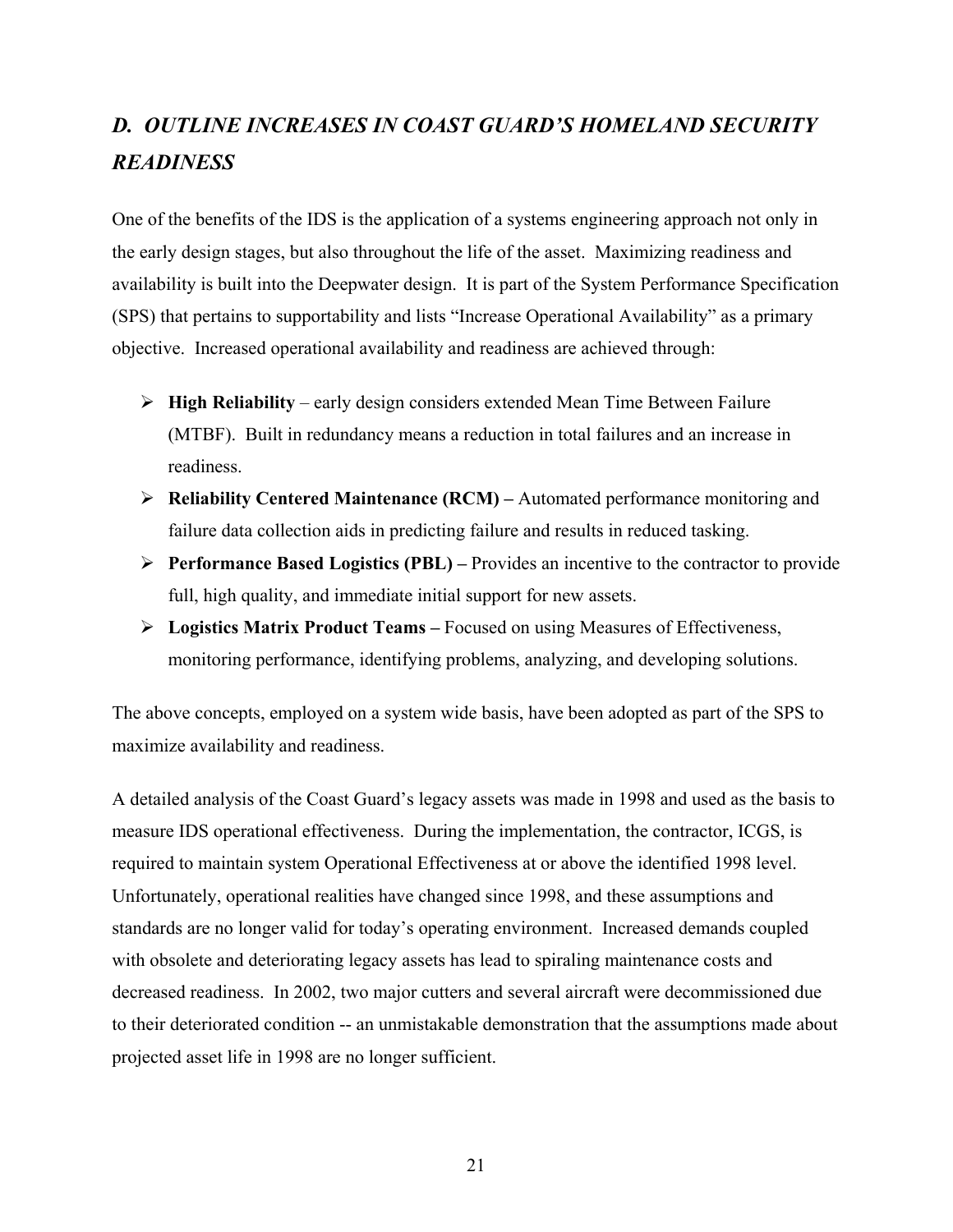Major cutter classes use the percentage of time an underway asset is "free of major machinery and equipment casualties" as an indicator of readiness. The target for time free of casualties is 72 percent. The casualties are described in order of severity from C1 to C4. A C3 casualty results in a significant decrease in flexibility for mission accomplishment and will increase vulnerability of the asset under many, but not all, envisioned operational scenarios. A C4 casualty is the most severe and will prevent a cutter from performing its primary mission without additional resources. Figure 10 (Fleet Readiness) measures the number of times each class of cutter is free of C3 and C4 equipment failures. All classes of cutters reveal a downward trend in readiness with the 378-foot High Endurance Cutter showing only a 27 percent time free of C3/C4 casualties.



**Figure 10:** Fleet readiness data

Aviation assets rely on a somewhat different readiness indicator. Data is calculated, on a 24 hour basis, to measure the amount of time an asset is available for employment on any assigned mission. The target or goal is 71 percent. Figure 11 (Aircraft Availability) reveals the percent availability of each major class of aircraft.

Only one class of aircraft, the HH-65A short-range recovery helicopter, meets the target of 71 percent. All classes, except the HC-130H long-range search aircraft, show deterioration in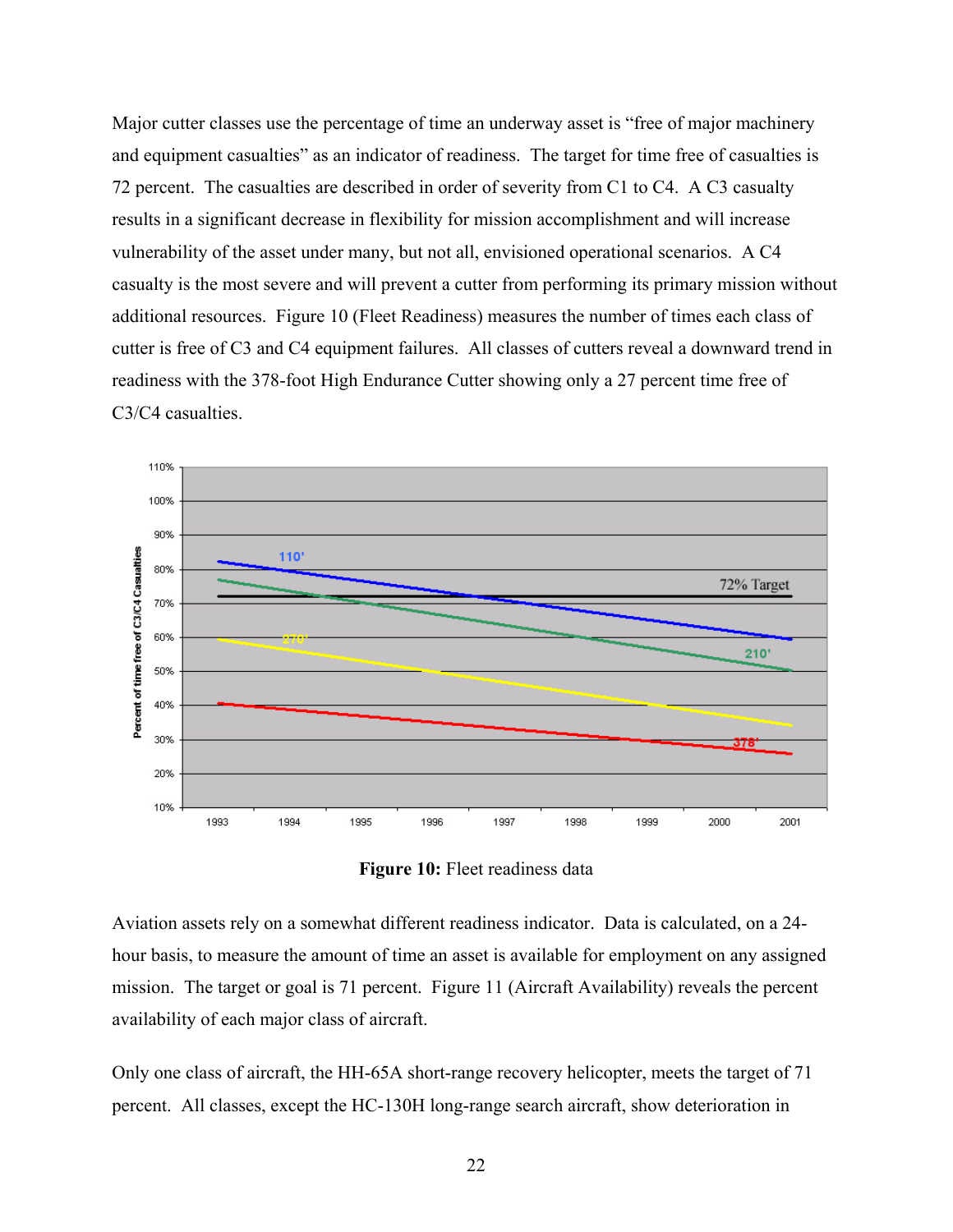availability. The HC-130H shows an increase in availability due to additional funding provided in early 1997 when availability reached an unacceptable level (close to 60 percent).



**Figure 11:** Aviation readiness data

**Note:** Although still trending downward, HU-25 readiness has improved slightly due to an improved sensor suite

## **The Coast Guard's aviation assets are not fully sensor equipped, are costly to operate, and are becoming less dependable.**

Despite upgrades to the HU-25C/D Medium Range Search aircraft and the HC-130H Long Range Search aircraft, the fact remains that many aircraft continue to operate with limited or obsolete sensor capabilities. The lack of sensors complicates safety of flight and degrades situational awareness. There are limited sensor suites for the HC-130H fleet so not all aircraft conduct missions with the new sensor package that includes a forward-looking infrared radar and tactical workstation. Of the original 41 HU-25 aircraft procured, only 17 remain in service due to reliability and maintainability problems. Recently, 3 HC-130H aircraft were taken out of service based on their material condition and high cost of depot level maintenance required to make them flight-worthy.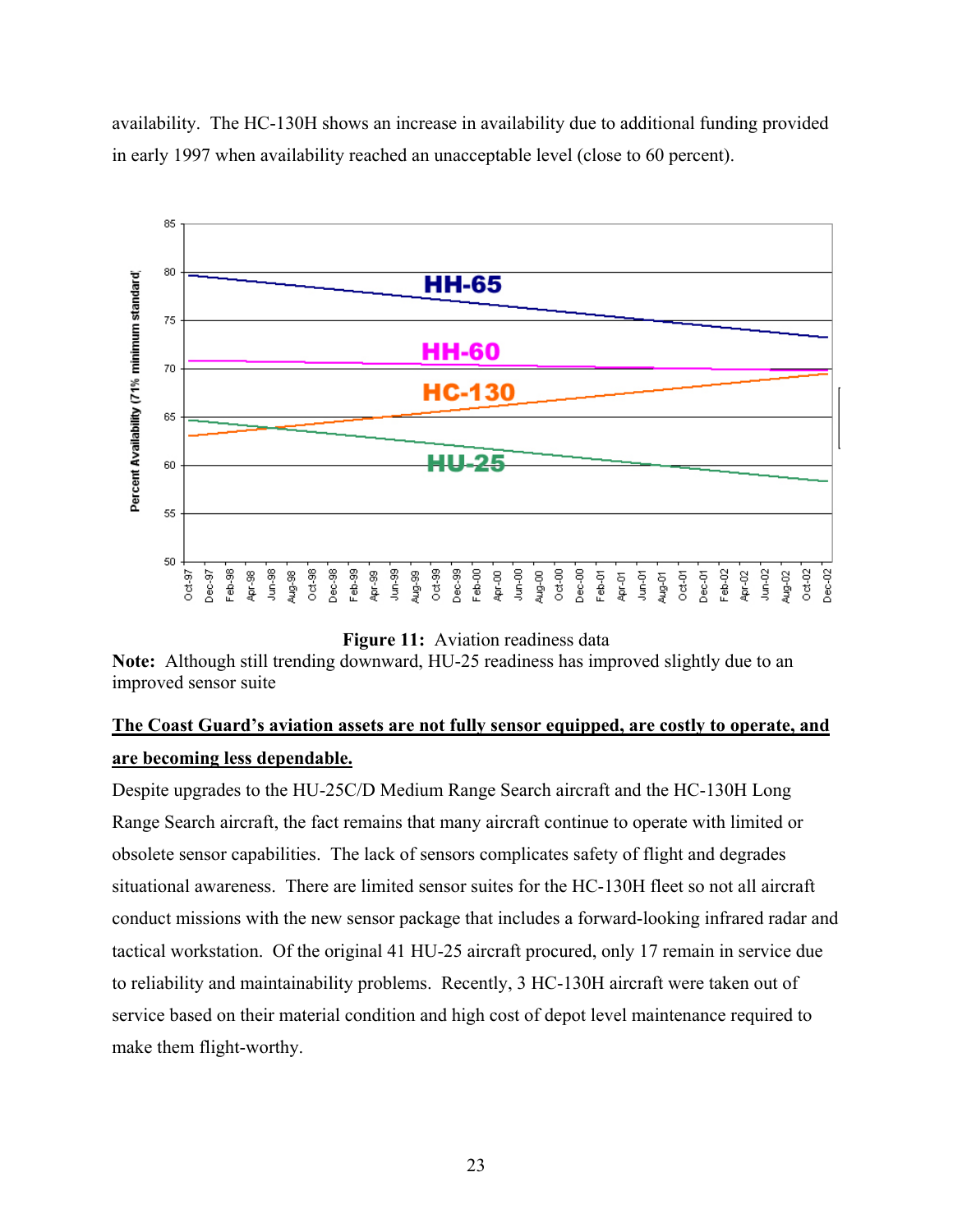The HH-60J Medium Range Recovery Helicopter and HH-65A short-range-recovery helicopters also operate with obsolete sensors. The HH-65 still operates with its original 20-year old radar, which is unreliable and rapidly becoming unsupportable.

Aircraft that do have sensor packages can only share sensor information via voice communications. These aircraft lack the communication/data connectivity to direct assets in response to dynamic security threats. Assets do not have real-time connectivity with command centers or units having tactical control—totally incompatible with today's need for total "security-space awareness" and interagency connectivity.

The HH-65A fleet is experiencing increased and frequent engine malfunctions. This readiness degrader is serious and a significant safety of flight issue that puts flight crews at risk. A recent engine failure during a HH-65A shipboard deployment highlights the seriousness of this readiness degrader. Far from land, the engine failure forced the flight crew to perform a singleengine shipboard landing. This is a high-risk maneuver since the HH-65A cannot hover on one engine. Additional challenges confronting the flight crew in this specific example included the cutter's relatively small flight deck for the emergency landing and the dynamics of the ship's pitch and roll associated with the sea state. The pilot had to exercise extraordinary skill and the crew had to jettison excess weight – including their only life raft, to perform a no-hover landing on this flight deck in this example.

## **Providing newer assets sooner will reverse adverse trends in deteriorating material condition of legacy assets, dangerous conditions, and spiraling maintenance costs.**

Cutters are unable to get underway and others cannot complete patrol obligations due to mechanical casualties. In the past legacy assets routinely operated above levels that the support infrastructure could sustain—resulting in reduced readiness and degraded quality of service for Coast Guard men and women.

Specific examples of deteriorating material condition/ readiness and increased maintenance costs:

¾ Since 1997, legacy Deepwater cutter maintenance costs increased 30% to 110%.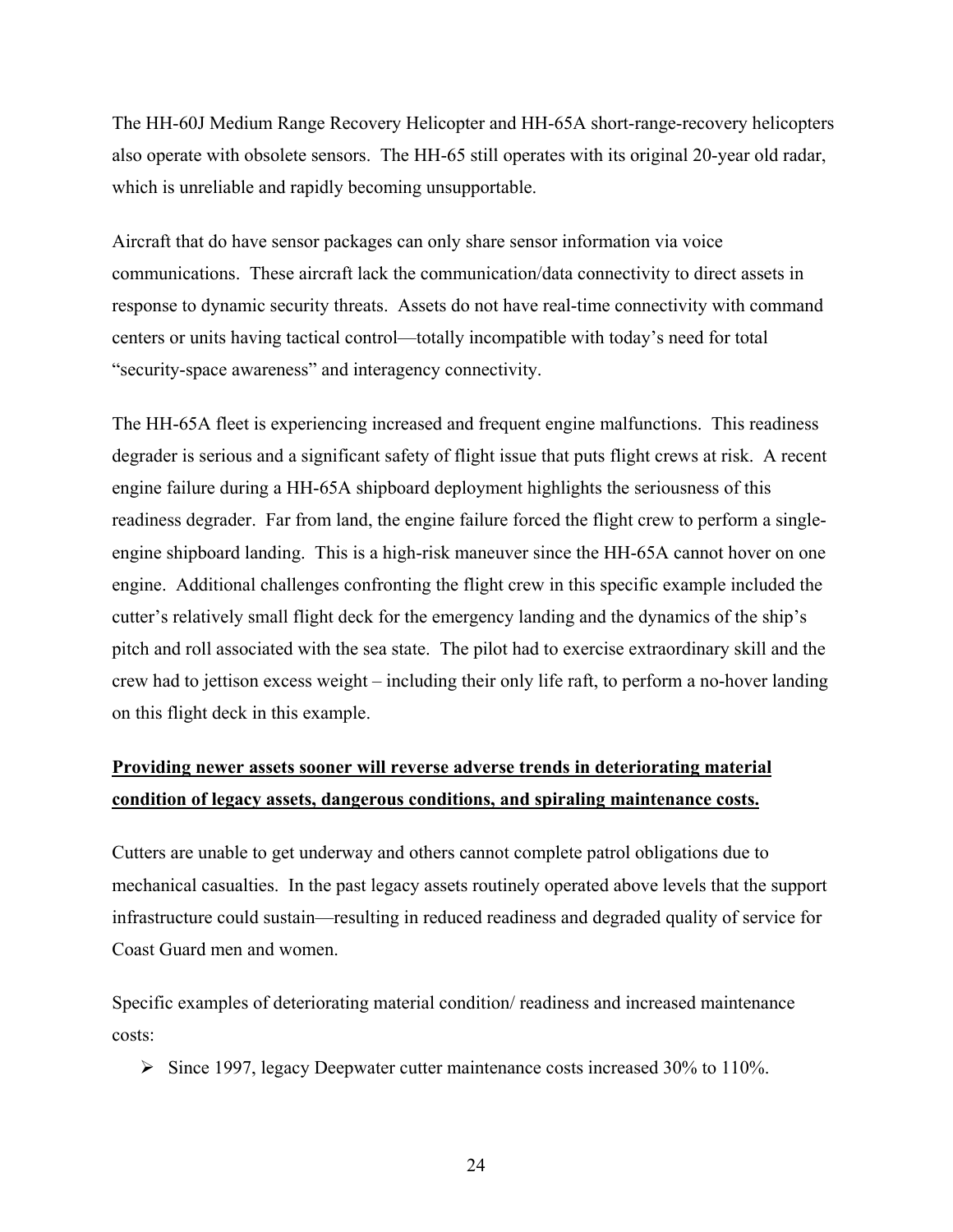- $\geq 22$  of 49 110' WPBs have significant hull degradation...17 hull breaches since FY01, totaling more than \$11M in emergency repairs & averaging 3 months out-of-service per hull.
- $\triangleright$  WHEC fleet averages one main space casualty, with the potential to escalate to main space fire, on every patrol - posing an increased threat to crew safety and reduced ability to meet patrol obligations.
- $\triangleright$  SENECA recently experienced a major fire to a ship's service generator while underway - the crew had to use emergency override procedures and secure fuel on the mess deck to shut down the engine.
- ¾ Recent gas turbine casualties aboard HAMILTON and RUSH resulted in \$1.2M in turbine replacement cost for each cutter and lost patrol days.
- $\triangleright$  STORIS was recently towed to port following a main motor fire.
- $\triangleright$  ACUSHNET recently missed a patrol due to 3 of 4 main motor casualties.
- ¾ HH-65 Helicopter class has experienced 65 separate incidents of engine roll-backs (loss of power) in last five years, requiring an already power-limited helicopter to conduct single-engine landings on cutter flight decks.
- ¾ HU-25 Falcon Aircraft engines are no longer manufactured in private sector and are exorbitantly expensive to operate and repair.

Aging inventory of antiquated and maintenance-intensive legacy assets is not equal to today's challenges:

- $\triangleright$  Lack of a Coast Guard wide capability to intercept drug and illegal migrant "go-fast" boats. (The Airborne Use-of-Force operational concept has been highly successful however; it is employed in a limited capacity).
- $\triangleright$  Cutters deploy regularly without helicopter aviation detachments.
- ¾ Daily cutter operational evolutions such as flight operations and launch and retrieval of small boats are manpower intensive and inefficient.
- $\triangleright$  Presently assets do not have real-time connectivity to other units or command

IDS will significantly improve overall system readiness, operational capabilities, and capacity. Existing legacy assets are a conglomeration of separate "platform-centric" assets and systems,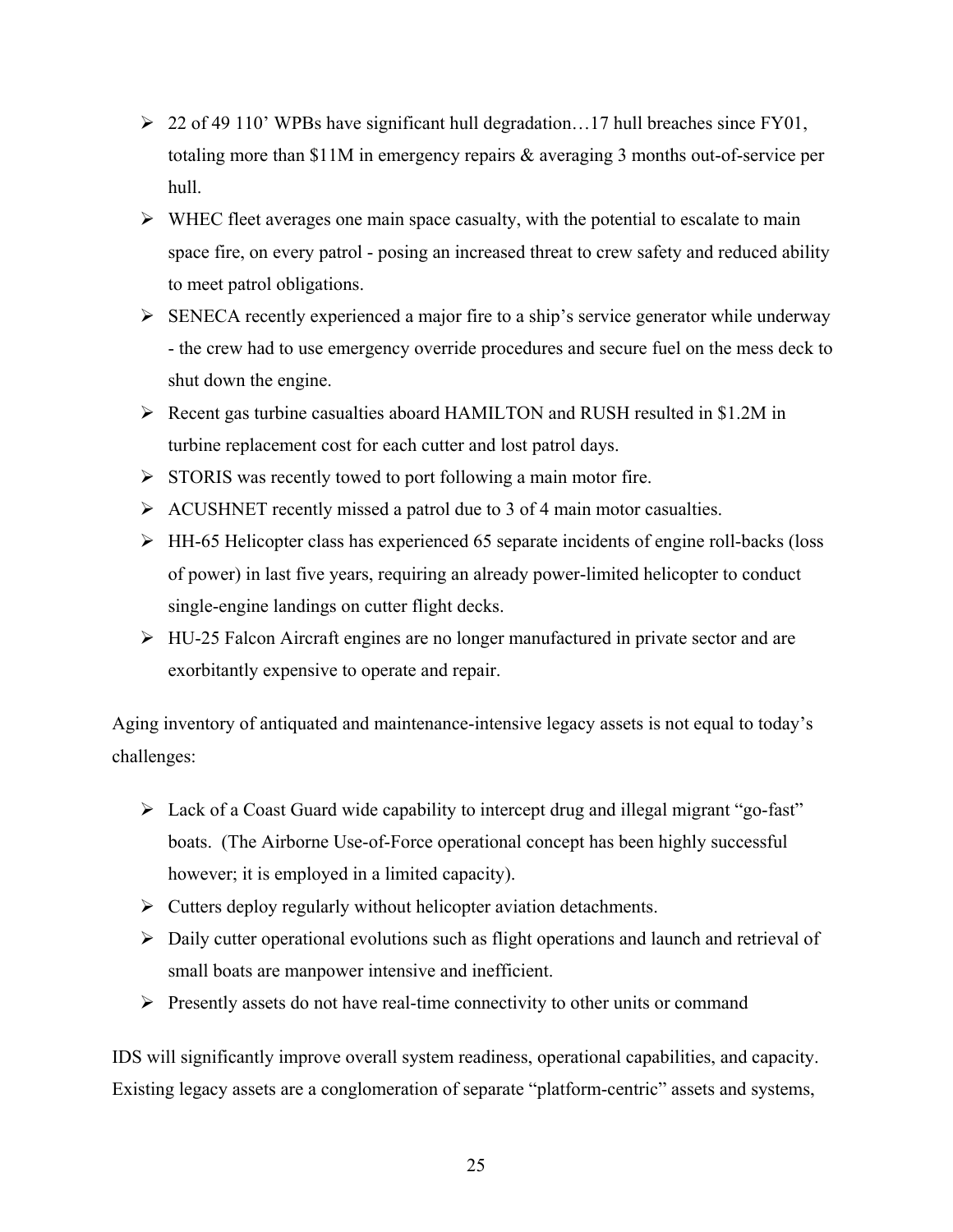with little integrated logistics support system or common C4ISR architecture. The end result is not an integrated approach but rather many different assets, with unique one-of-a-kind systems, being maintained as well as can be expected by a dedicated and motivated workforce. Operation with less than a fully capable asset and robbing parts from several non-operational assets to obtain one operational asset (referred to as parts cannibalization) are two of several ways the workforce copes with the current state of legacy assets.

### *E. DESCRIBE ANY INCREASES IN OPERATIONAL EFFICIENCIES*

The increased mission hours that a fully implemented IDS provides offers a meaningful opportunity to improve the efficiency of Coast Guard operations. The 1998 baseline legacy asset system provided approximately 405 thousand mission hours. This figure does not account for changes resulting in decommissioning of some assets since 1998 (2 WMECs and several aircraft have since been decommissioned). By converting "Cutter days" to hours to reflect the common measurement of mission hours, the fully implemented IDS will provide approximately 575 thousand mission hours –or a 42 percent increase (additional 170 thousand mission hours). Efficiency is a measure of how well something operates. Section C of this report described the increased capabilities associated with acceleration, noting increased presence and a more robust C4ISR architecture as the primary attributes. Therefore increases in operational efficiencies may be defined by the following equation:

#### *Efficiency = Increased Capability + Increased Mission Hours*

The additional mission hours are attributed, in part, to a greater operational tempo for major cutters. An innovative crewing concept that involves rotating crewmen will allow a cutter to get underway for 230 days while limiting the personnel tempo to 185 days. This compares to major legacy cutters that currently target 185 days away from homeport. The Fast Response Cutter is planned for 3,000 annual operating hours compared to the legacy 110' Island Class Cutter that is currently programmed at 1,800 hours annually. A significant increase in IDS aviation mission hours (over 90,000) is attributable to UAVs.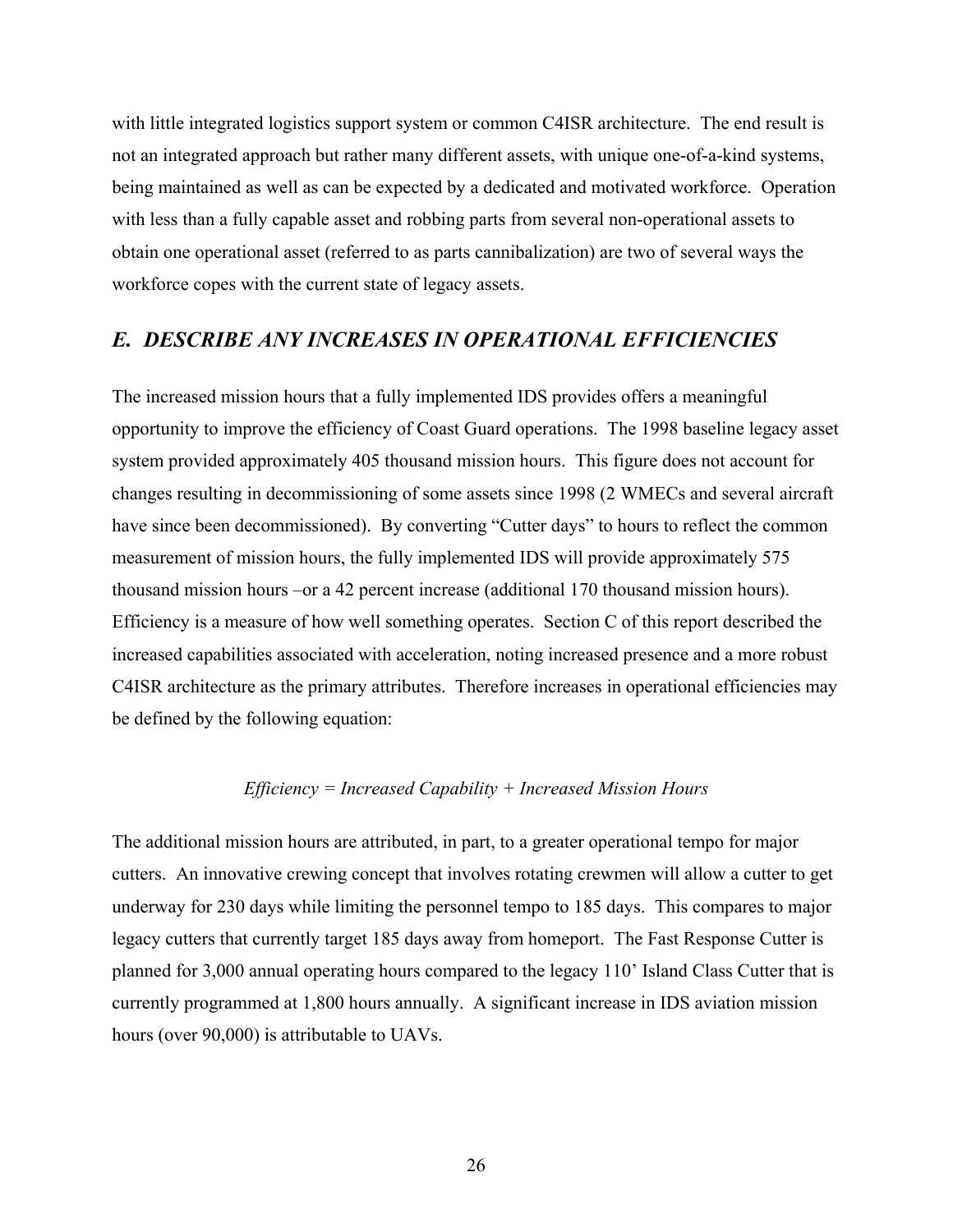**Increased efficiency for lower cost**: Acceleration under the 10-Year Plan provides another efficiency that is not readily apparent but deserves emphasis. The 10-Year Plan provides significantly more mission hours in half the time of the current 20-Year Plan. In other words, the Coast Guard will benefit from increased efficiency much sooner under the 10-Year Plan – and at a cost savings of approximately \$4 billion (then-year dollars). This point is illustrated in Figure 12 (Overall Deepwater Capacity). The blue shaded area identifies the difference between the two plans. The shaded area equates to an extra 943 thousand mission hours. Not only will the IDS produce more mission hours but acceleration also provides an additional 943 thousand mission hours on top of a more efficient system -- a significant benefit.



**Figure 12:** Additional Mission Hours provided through acceleration